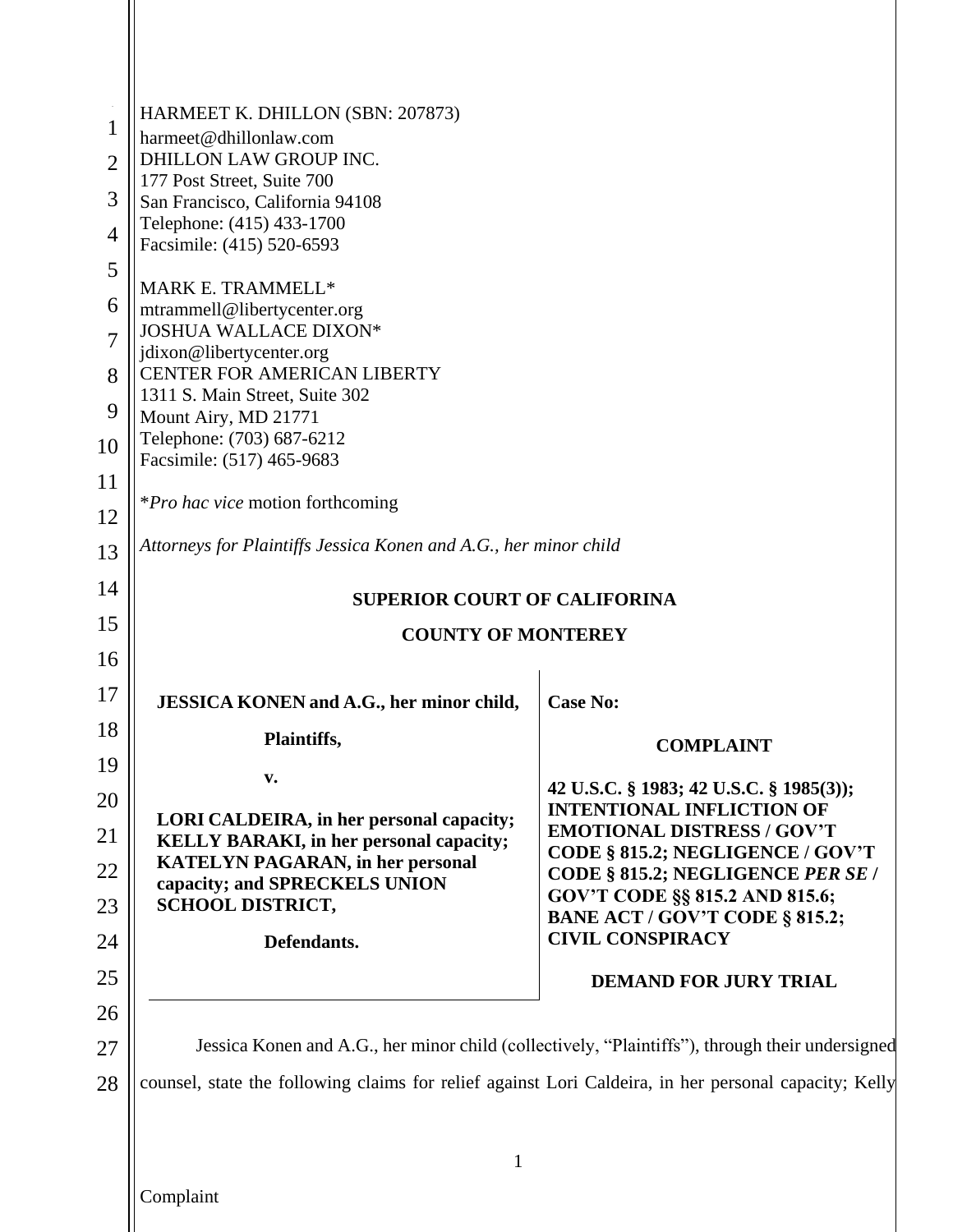Baraki, in her personal capacity; Katelyn Pagaran, in her personal capacity; and the Spreckels Union School District (collectively, "Defendants"):

3

4

5

6

7

8

9

10

11

1

2

## **INTRODUCTION**

1. Ms. Konen brings this action to vindicate her fundamental right under the Fourteenth Amendment to the United States Constitution to direct the upbringing of her minor child, A.G. Defendants, teachers and administrators at A.G.'s middle school, along with the school itself, secretly convinced A.G.—who was 11 years old at the time—first, that she was bisexual and, later, that she was transgender—*i.e.*, that her gender did not correspond with her biological sex. Despite the profound mental stress these actions inflicted on A.G., Defendants attempted to counsel A.G. themselves, without her mother's involvement, instructing A.G. that she must not tell her mother, her closest confidant, about her new supposed gender identity.

12 13 14 15 16 17 2. At Defendants' sustained urging and direction, A.G. assumed a new gender identity, different from her biological sex, including assuming a new name associated with her new gender identity and going by new pronouns. Defendants began referring to A.G. by her new name and pronouns, changed A.G.'s name in certain educational records, and arranged for A.G. to use the unisex bathroom at school that was otherwise reserved for teachers, all without informing or consulting with her mother, Ms. Konen.

18 19 20 21 3. In fact, Defendants attempted to actively deceive Ms. Konen of A.G.'s new gender identity by using A.G.'s birth name and corresponding pronouns in her (Ms. Konen's) presence while using A.G.'s new name and pronouns when she (Ms. Konen) was not present, by instructing A.G. that she must not tell her mother about her new gender identity, and by otherwise concealing facts regarding A.G.'s new gender identity from Ms. Konen.

4. Ms. Konen supports her daughter, regardless of the decisions she makes. Ms. Konen simply wants to be a part of her daughter's life and exercise her rights as a parent to direct the upbringing of her child. Defendants denied Ms. Konen of that right during a crucial phase of A.G.'s development, choosing for themselves how to direct A.G.'s upbringing regarding the major life decision of A.G.'s gender identity, and concealing critical facts from Ms. Konen, her parent.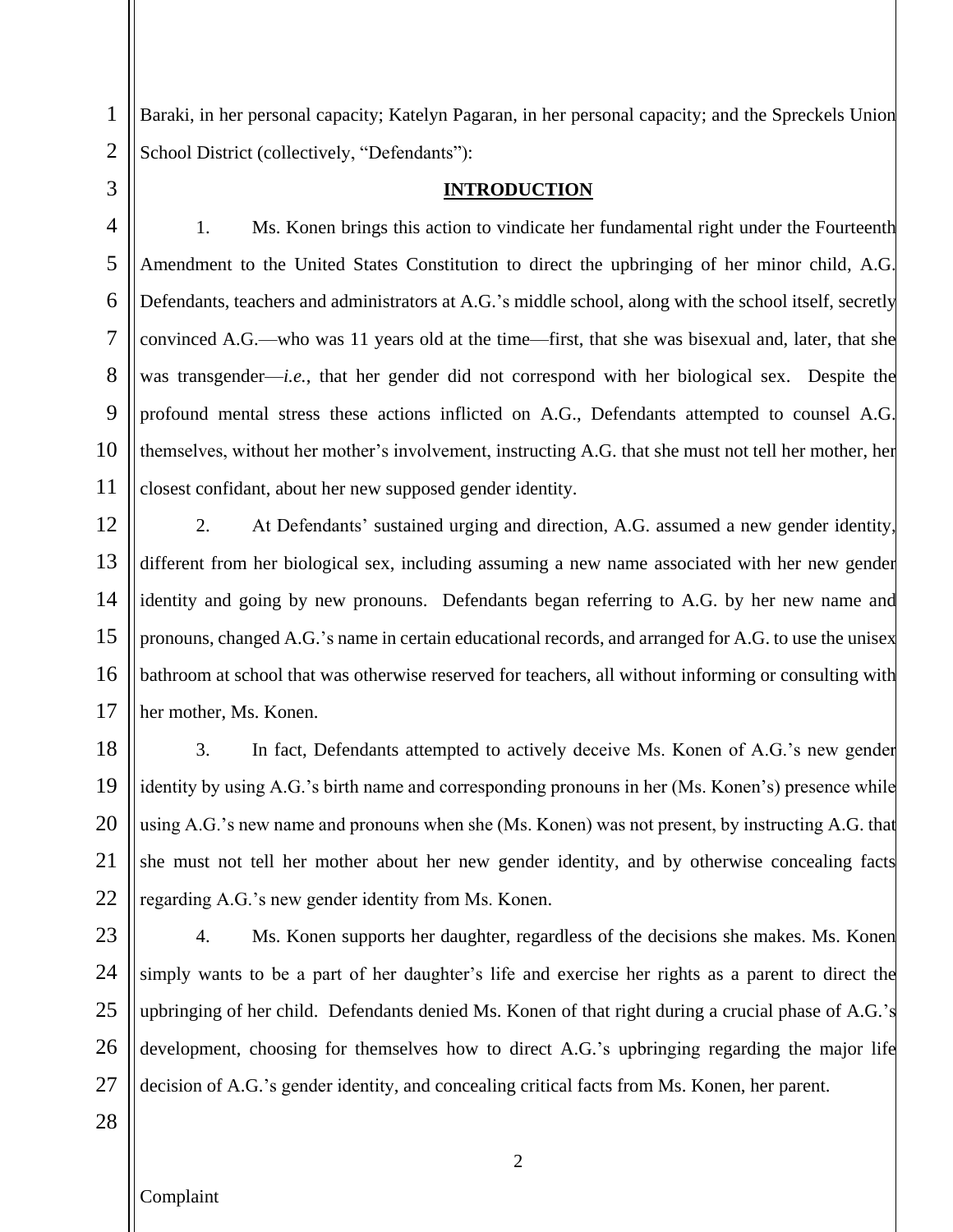1 2 3 4 5 6 7 8 9 10 11 12 13 14 15 16 17 18 19 20 21 22 23 24 25 26 27 28 5. In addition to violating Ms. Konen's right to direct the upbringing of her minor child, Defendants' actions also violated Ms. Konen's and A.G.'s rights under federal and state law and inflicted serious emotional and mental harm upon them. Plaintiffs also seek vindication of these rights. **JURISDICTION AND VENUE** 6. Plaintiffs seek redress for injuries suffered from the deprivation, under color of state law, of rights secured by the Due Process Clause of the Fourteenth Amendment to the United States Constitution and from violations of other federal and state laws. The Court has jurisdiction over this matter pursuant to Article VI § 10 of the California Constitution. 7. Venue is proper in this Court pursuant to California Civil Code §§ 393-395 because the injuries alleged herein occurred in Monterey County, California. **PARTIES** 8. Jessica Konen is a resident of Monterey County, California. 9. A.G. is Ms. Konen's minor child. A.G. resides with her mother in Monterey County, California. 10. Spreckels Union School District ("Spreckels Union") is a school district under California law located in Monterey County, California. Buena Vista Middle School ("Buena Vista") is a middle school (sixth through eighth grades) located in Monterey County, California and within Spreckels Union. A.G. attended Buena Vista from the fall of 2018 to the spring of 2021 for the sixth through eighth grades. 11. At all times relevant herein, Katelyn Pagaran was the Principal of Buena Vista, an agent, servant, and / or employee of Spreckels Union, and acting in the scope of her authority. On information and belief, based on her role as Principal of Buena Vista, Pagaran, among others, is responsible for implementing the policies, practices, customs, and procedures of Spreckels Union in effect at Buena Vista as adopted by others, for overseeing the educational environment and the performance of teachers and counselors, for the training and / or supervision of employees at Buena Vista, including, but not limited to, Defendants Lori Caldeira and Kelly Baraki, and for the acts she committed that resulted in the deprivation of Plaintiffs' rights as set forth herein.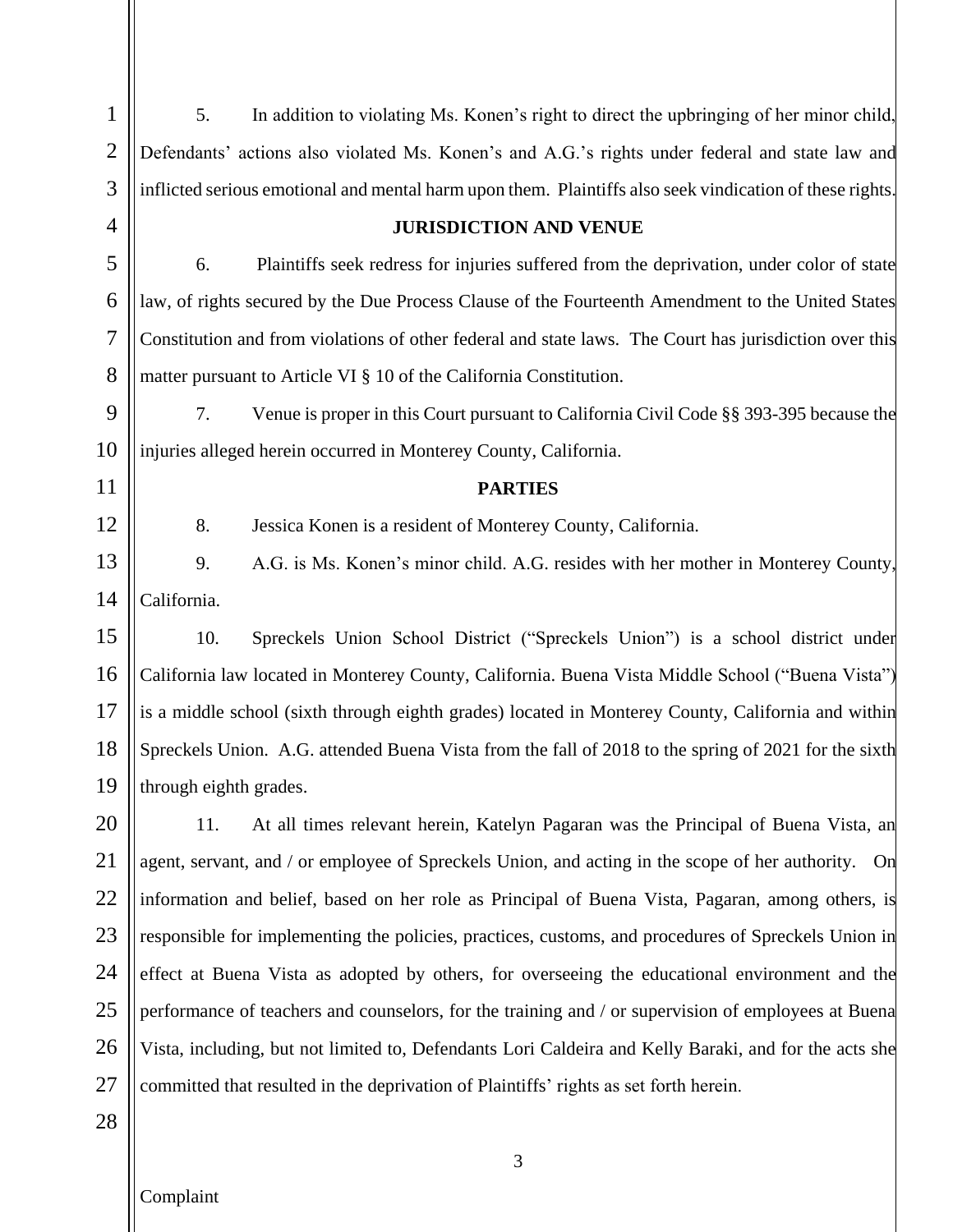12. At all times relevant herein, Lori Caldeira was a teacher at Buena Vista, an agent, servant, and / or employee of Spreckels Union, and acting in the scope of her authority. Caldeira, among others, is responsible for implementing the policies, practices, customs, and procedures of Spreckels Union at Buena Vista as adopted by others and for the acts she committed that resulted in the deprivation of Plaintiffs' rights as set forth herein.

13. At all times relevant herein, Kelly Baraki was a teacher at Buena Vista, an agent, servant, and / or employee of Spreckels Union, and acting in the scope of her authority. Baraki, among others, is responsible for implementing the policies, practices, customs, and procedures of Spreckels Union at Buena Vista as adopted by others and for the acts she committed that resulted in the deprivation of Plaintiffs' rights as set forth herein.

### **STATEMENT OF FACTS**

#### **Spreckels Union Adopts the Parental Secrecy Policy**

13 14 15 16 17 18 19 14. Spreckels Union adopted and implemented a policy, practice, procedure, and/or custom at Buena Vista under which teachers and staff would keep certain information about students' gender identity and expression secret from parents (the "Parental Secrecy Policy"). Under the Parental Secrecy Policy, Spreckels Union teachers and staff at Buena Vista would conceal from parents that their minor children had articulated confusion about their gender identity, evinced a desire to change their gender identity, or assumed or expressed a new gender identity, unless the student expressly authorized the parents to be informed.

20 21 22 23 24 25 26 27 15. Despite keeping this information secret from parents, Spreckels Union and its teachers and staff at Buena Vista would enable minor children to change their gender identity and expression at school by, among other things: (a) affirming students' gender confusion and compounding the confusion by encouraging students to transition gender identities; (b) addressing students by any new names associated with their new gender identity that they wanted to be called; (c) addressing students by pronouns the students indicated they wished to be called by; (d) changing educational records to reflect the students' new name and pronouns; and (e) pushing these students to use the unisex restroom otherwise reserved for teachers.

28

1

2

3

4

5

6

7

8

9

10

11

12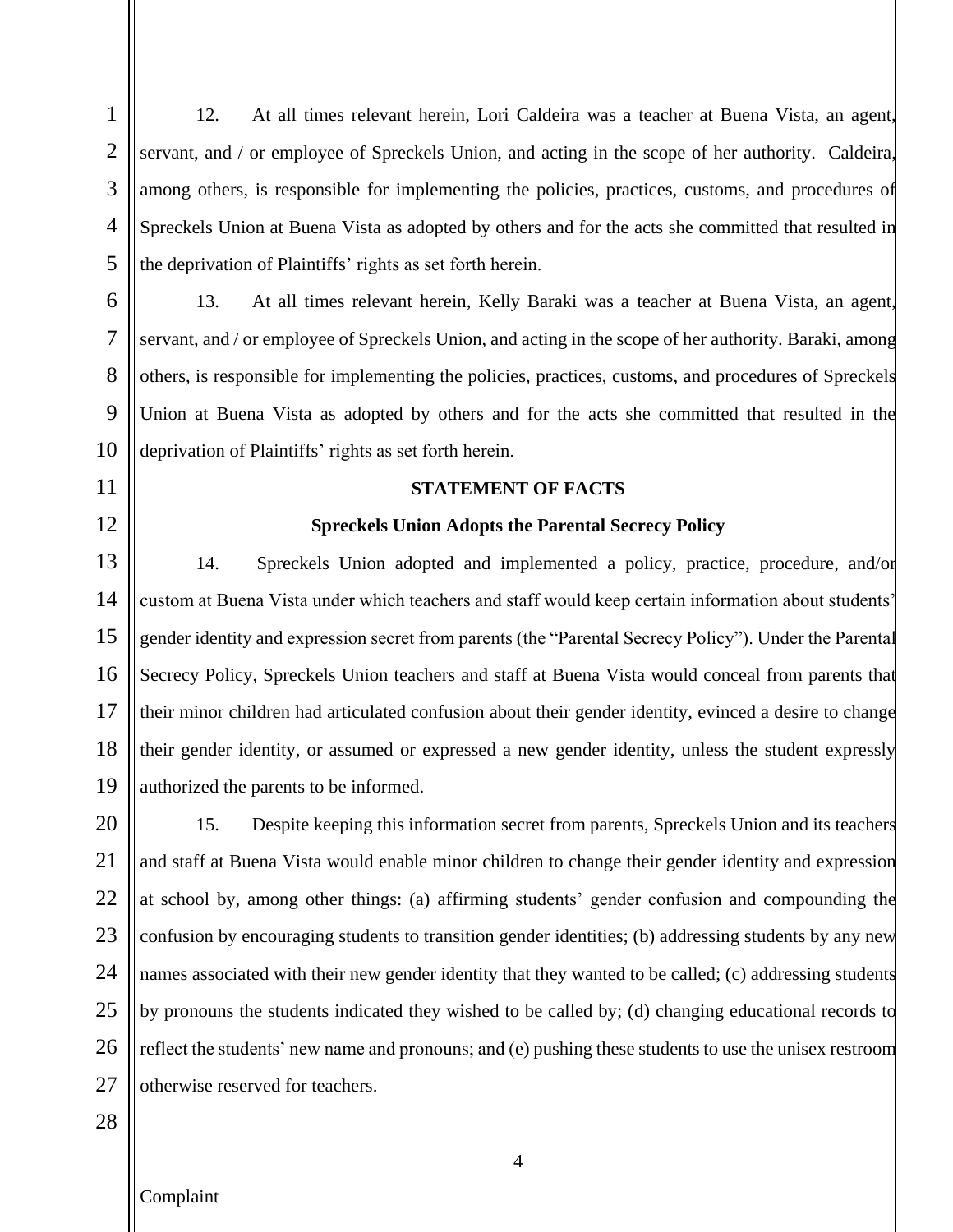1 2 3 4 5 6 7 16. In addition, Spreckels Union and its teachers and staff at Buena Vista would intentionally deceive parents regarding students' new gender identity and expression by, among other things, not publishing the Parental Secrecy Policy on the Spreckels Union website, using students' birth names and pronouns in communications with parents despite using students' new names and pronouns when parents were not there, instructing students they were not to tell their parents about their new gender identity or expression because their parents "couldn't be trusted," and otherwise concealing those facts from parents.

8 9 10 11 12 17. The Parental Secrecy Policy, as described above and as adopted by Spreckels Union, authorizes minor children to make mature, consequential, and potentially life-altering decisions—such as what gender to identify as; how to express their gender identity, including, but not limited to, females binding their breasts so they look more like males; what name to be called; what pronouns to use; and what privacy facilities to use—with no notification to or input from parents.

13 14 15 16 17 18 19 18. On information and belief, based on her role as Principal of Buena Vista, Pagaran was the Spreckels Union employee responsible for overseeing the implementation of the Parental Secrecy Policy at Buena Vista (although not for adopting the Parental Secrecy Policy, which would have been undertaken by the Spreckels Union Board of Trustees), for overseeing the educational environment and the performance of teachers and counselors, including, but not limited to Caldeira and Baraki, and for ensuring that teachers and staff, including but not limited to Caldeira and Baraki, were trained on the Parental Secrecy Policy.

20 21 19. Pagaran, Caldeira, and Baraki, among others, implemented the Parental Secrecy Policy at Buena Vista.

### **Caldeira and Baraki Operate the Equality Club and Hide it From Parents**

23 24 25 26 20. Caldeira and Baraki are seventh-grade teachers at Buena Vista. In addition to teaching, Caldeira and Baraki operated the Equality Club, a school-based club for students comprised primarily of students that Caldeira and Baraki had identified as students who they believed might be receptive to ideas such as homosexuality, bisexuality, transgenderism, gender non-conformity, etc*.*

27 28 21. Caldeira and Baraki identified students for the Equality Club based on comments students made to them, comments that they overheard students make to others, and their own

Complaint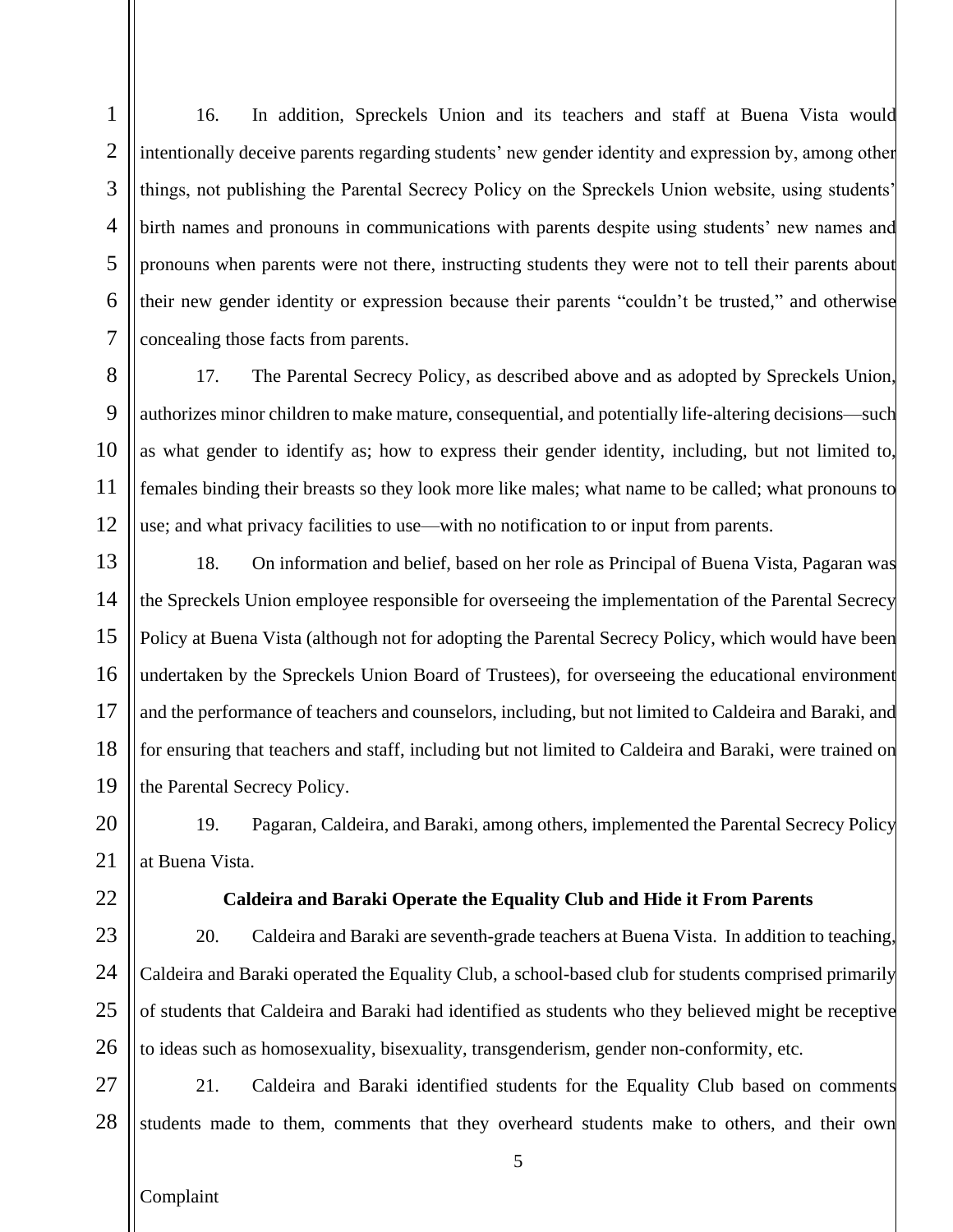1 2 3 4 observations of students in the classroom setting, and otherwise. Once they identified students for the club, Caldeira and Baraki would invite them to participate. In addition, often at Caldeira's and Baraki's suggestion, students already in the Equality Club would recruit other students to attend Equality Club meetings.

22. At Equality Club meetings, Caldeira and Baraki would, among other things, discuss issues related to homosexuality, bisexuality, transgenderism, gender non-conformity, *etc.* Through these discussions, Caldeira and Baraki coached students on how to express those identities. Caldeira and Baraki instructed students to research a particular topic and then have follow-up discussions with the student about that research.

10 11 23. Sometimes, Caldeira and Baraki would introduce and push identities on students, and the students resisted.

12 13 14 15 16 17 18 19 24. Caldeira and Baraki took measures to keep students' participation in the Equality Club and student's new gender identities secret from students' parents. Specifically, Caldeira and Baraki: (1) instructed students that they should not tell their parents about their new gender identities; (2) purposefully failed to keep Equality Club rosters or records so that parents could not discover their children's participation in the club or new gender identities; and (3) held Equality Club meetings during lunch—as opposed to after school when other student clubs meet—so that students, who were too young to drive, did not have to ask their parents to pick them up so they could better hide their participation in the club and their new gender identities.

20 21 22 25. Caldeira and Baraki took these measures because they knew some children's parents would not want their children to participate in a club in which homosexuality, bisexuality, transgenderism, gender non-conformity, *etc.*, were being promoted or to adopt these identities.<sup>1</sup>

26. Pagaran was aware of the Equality Club and Caldeira's and Baraki's tactics as set forth above and approved of them. In fact, Pagaran frequently attended Equality Club meetings.

25 26

 $\overline{a}$ 

23

24

5

6

7

8

<sup>27</sup> 28 <sup>1</sup> Caldeira and Baraki later changed the name of the Equality Club to the UBU (or, "You Be You") Club. On information and belief, based on news reporting discussed in Paragraphs 57-64, Caldeira and Baraki changed the name of the club because parents had begun to learn about the goings on of the Equality Club, and they changed its name an effort better to avoid parental knowledge.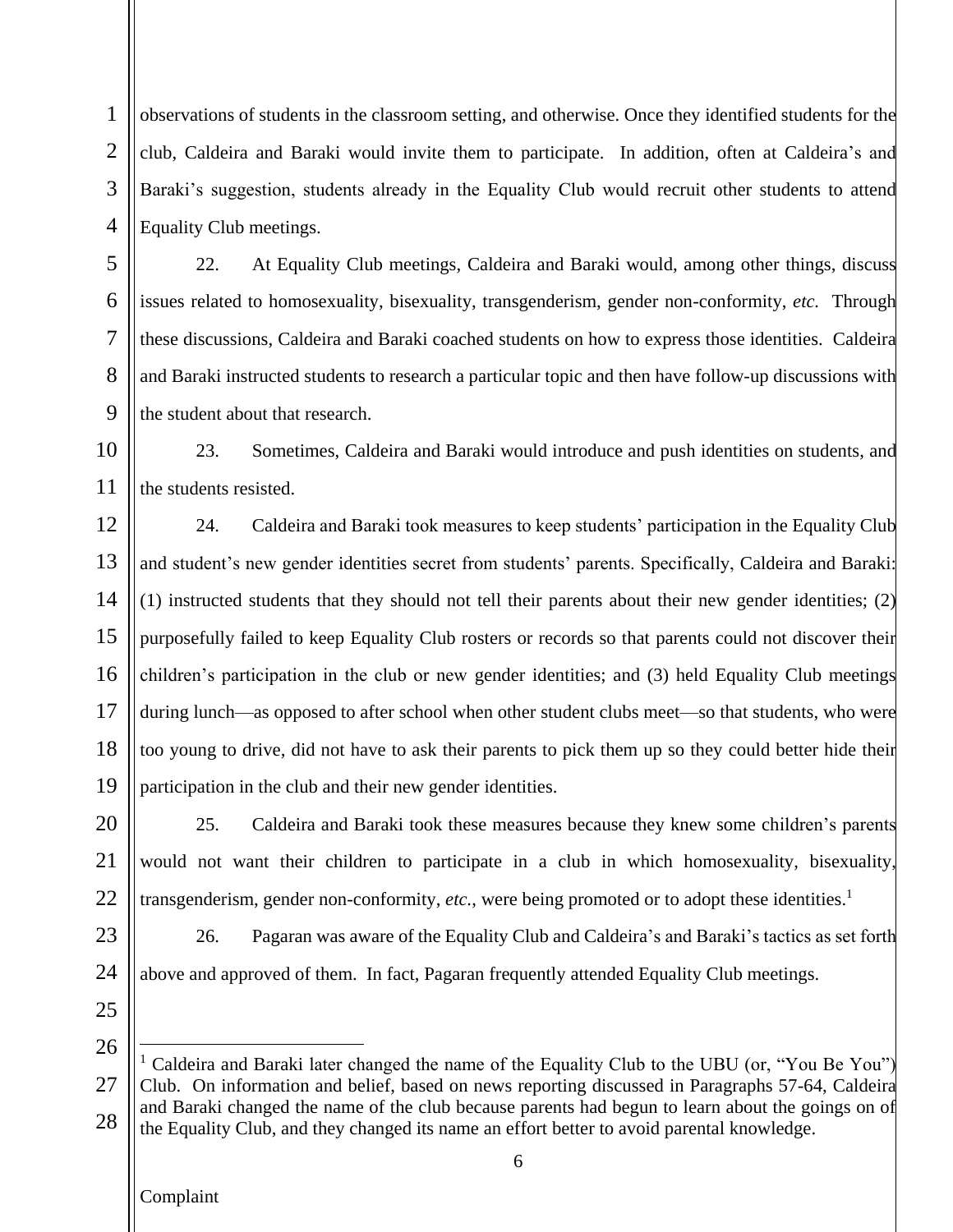## **Caldeira and Baraki Begin Secretly Influencing A.G. and Instructing her to Hide Information from Ms. Konen**

27. A.G. started school at Buena Vista in the sixth grade during the 2018-2019 school year. At the time, A.G. was 11 years old.

28. Near the beginning of A.G.'s sixth-grade year, she attended an Equality Club meeting at the invitation of a friend. Initially, A.G. was not interested in the discussion, and she decided not to come back to the club. About two weeks later, Caldeira approached A.G. and asked her to come back to the club. Caldeira told A.G. that she "fit in perfectly." A.G. agreed to come back at Caldeira's direction, and she began attending Equality Club meetings on a regular basis.

29. At these meetings and in other discussions, Caldeira and Baraki told A.G. that she was bisexual. That idea did not originate with A.G. In fact, she did not fully understand what that term meant.

30. Shortly thereafter, Caldeira and Baraki told A.G. that she was transgender—*i.e.*, that her gender did not match her biological sex. As with the bisexual label the teachers applied to A.G., the idea that A.G. was instead transgender, did not originate with A.G., nor did A.G. fully understand what it meant.

31. At the time Caldeira and Baraki labeled A.G. transgender, A.G. was pre-pubescent.

32. By the spring of 2019, A.G. went to a Buena Vista school counselor complaining of depression and stress. A.G. began attending weekly counseling sessions with the school counselor, and, after the sessions with the counselor, Caldeira and Pagaran would often have follow-up meetings with A.G. and the school counselor regarding the same topics that were discussed in the counseling sessions. During those meetings, the counselor and Caldeira informed A.G. that the feelings she was having were because she was "not being who she was" and that if she became her "true self," her depression and stress would be better (or words to that effect).

25 26 27 28 33. Caldeira and Baraki encouraged A.G. to change her name to a boy's name as an expression of the new identity they were encouraging her to take on. A.G. assumed the name "S.G." and began wearing boys' clothing. At first, A.G. used the name S.G. at Equality Club and among her friends only. Caldeira and Baraki also began referring to A.G. as S.G.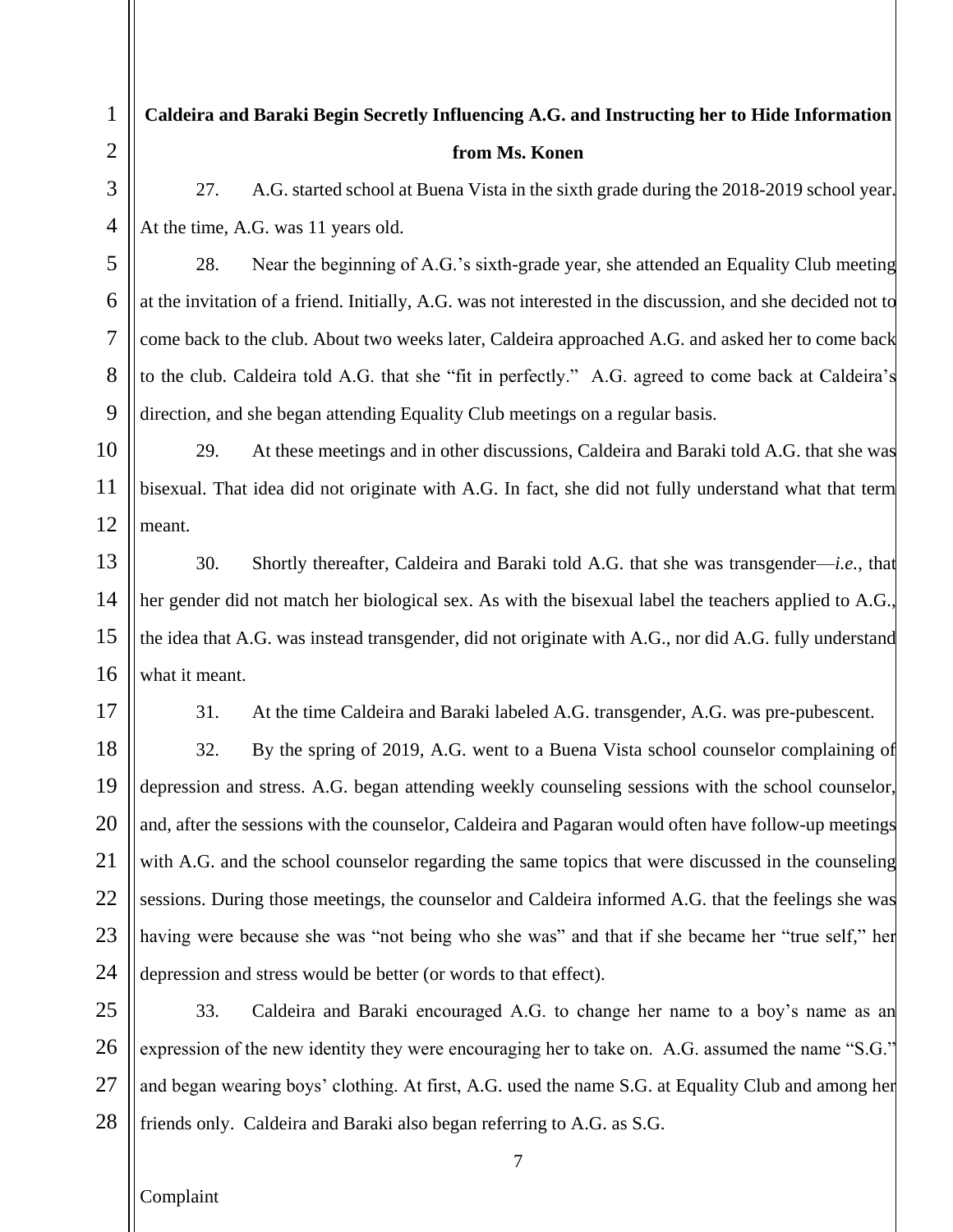1 2 3 4 5 6 34. Caldeira and Baraki instructed A.G. not to tell her mother about her new gender identity or new name, saying that her mother might not be supportive of her and that she couldn't trust her mother. They instructed A.G. that she should instead talk to them if she had anything she needed to talk about. Caldeira and Baraki were teachers, and A.G. trusted their authority over her. Accordingly, she complied with this directive.

35. On information and belief, based on Pagaran's role as Principal of Buena Vista, involvement in the Equality Club, and involvement with A.G.'s counseling, Pagaran was aware that Caldeira and Baraki gave A.G. these instructions about concealing the new identity from her mother and approved of them.

10 11 36. Caldeira signed A.G.'s Buena Vista's 2018-2019 yearbook, writing "S.G., Stay you! Looking forward to working with you next year."

## **Defendants Formally Acknowledge A.G.'s New Name/Pronouns and Attempt to Hide the Information from Ms. Konen**

14 15 16 37. For A.G.'s seventh-grade year, which was the 2019-2020 school year, Caldeira and Baraki were two of her teachers. For this reason, they had more interaction with A.G. during that year, and they were able to form a closer relationship with her.

17 18 19 20 21 38. Over the summer of 2019, A.G. received correspondence from Buena Vista regarding the upcoming school year. After receiving this correspondence, A.G. emailed Caldeira to ask her what name she should write on her school materials in light of the fact she was now going by S.G. in certain school settings. Caldeira instructed A.G. to "write whatever your mother will approve, and we'll fix it when you get to school" or words to that effect.

22 23 24 25 26 39. Caldeira also emailed A.G. a Gender Support Plan, which is a Buena Vista document designed to govern how the school will treat students who want to identify as new gender. The Gender Support Plan contained questions regarding student preferences on such matters as their preferred name, pronouns, and restrooms, and whether students want their preferences to be made known to other teachers and administrators.

27 28

7

8

9

12

13

40. Ms. Konen was not informed of the Gender Support Plan.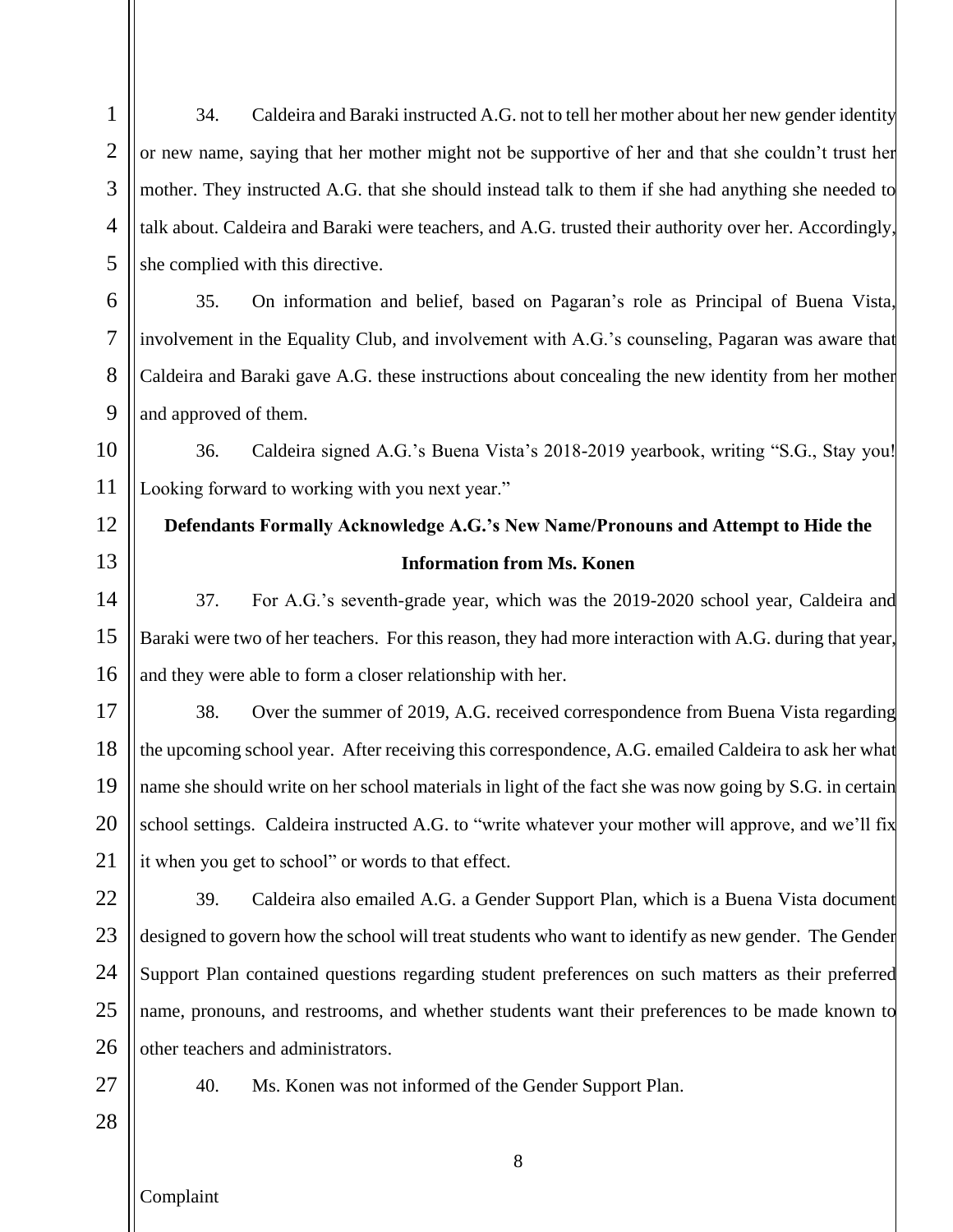1 2 3 4 5 6 7 8 9 10 11 12 13 41. In the first week of her seventh-grade year, A.G. completed the Gender Support Plan with Caldeira and Baraki, with A.G. verbally responding to the questions on the Gender Support Plan and Caldeira writing the responses down. On at least three occasions, Caldeira wrote responses that did not comply with A.G.'s wishes and that, instead, pushed A.G.'s new gender identity. For example, the Gender Support Plan asked whether the student authorized administration to use the student's new name in correspondence with the student's parents. A.G. informed Caldeira that her response to that question was "Not yet." Caldeira, however, wrote "Not ever. Parent is not supportive" or words to that effect. In addition, the Gender Support Plan asked if the student authorized use of their new name and pronouns in the presence of other staff. A.G. informed Caldeira that her response to that question was "Maybe," but Caldeira wrote "Yes." Further, the Gender Support Plan asked if the student preferred to use different restrooms. A.G. informed Caldeira that she did not have a preference, but Caldeira wrote that she preferred to use the unisex teachers' restroom, which required the use of a key that teachers had.

14 15 16 17 42. After A.G.'s Gender Support Plan was created, Caldeira sent an email to A.G.'s other teachers about A.G.'s new name, pronouns, and use of the unisex teachers' restroom. A.G.'s other teachers began referring to her as S.G. and using male pronouns to refer to her, and she began using the unisex teacher's restroom.

18 19 20 21 43. On information and belief, based on Pagaran's role as Principal of Buena Vista, involvement in the Equality Club, and involvement with A.G.'s counseling, Pagaran approved of Caldeira's use of the Gender Support Plan for A.G. In addition, after Caldeira completed the Gender Support Plan, Pagaran started referring to A.G. as S.G. as well.

22 23 24 25 26 27 44. Ms. Konen was not informed about the Gender Support Plan or the changes in the way Buena Vista addressed and treated A.G. Moreover, Ms. Konen received correspondence regarding A.G. from Buena Vista and had meetings with school personnel, including Caldeira, after Buena Vista changed the way it referred to and treated A.G. pursuant to the Gender Support Plan. Despite the fact Pagaran and Caldeira called A.G. by the name "S.G." and used masculine pronouns when referring to her at school, in correspondence from Buena Vista and in meetings with Ms. Konen, the school and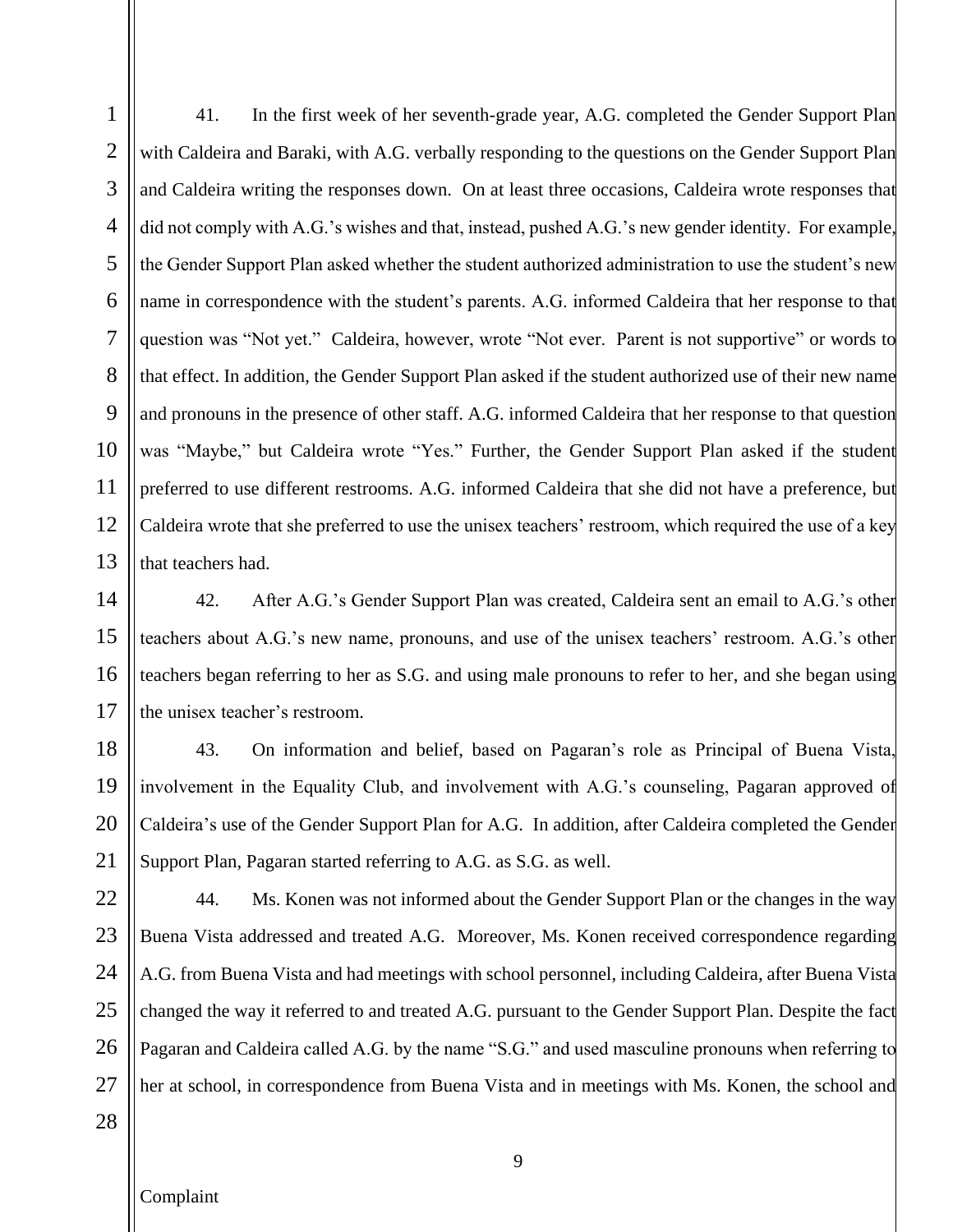1 2 Caldeira referred to A.G. as "A.G." and used female pronouns to refer to her in an effort to deceive her about A.G.'s new identity and expression.

45. In one in-person meeting with Ms. Konen, Caldeira accidentally referred to A.G. as S.G. She realized the mistake, and quickly moved on. The next day, Caldeira told A.G. that she had "messed up" in the conversation with her mother.

46. On information and belief, based on her role as Principal of Buena Vista, involvement in the Equality Club, and involvement in A.G.'s counseling, Pagaran knew about this deception of Ms. Konen and approved of it.

9 10 11 12 13 14 47. Early in A.G.'s seventh-grade year, during Caldeira's English class, Caldeira gave A.G. a print-out of approximately five articles on adopting a new gender identity and instructed her to read them. The articles included such topics as approaches children could take to hide their new gender identify from parents. A.G. informed Caldeira that she did not want to read the articles, but Caldeira insisted. Caldeira also instructed A.G. to keep the articles with her school papers so her mother would not discover them. A.G. complied with this directive.

15 16 48. Caldeira also gave A.G. advice on how to bind her breasts so that she would look more like a boy.

17 18 19 49. In the fall of 2019, A.G. informed Caldeira that she wanted her mother to know about her new gender identity. Caldeira instructed A.G. not to tell her mother. A.G. complied with this directive.

## **Pagaran and Caldeira Arrange for Ms. Konen to be informed of her daughter's new gender identity**

22 23 24 25 26 27 50. On or about December 18, 2019, Pagaran called Ms. Konen to her office to discuss A.G. Pagaran did not inform Ms. Konen what the meeting was about. Caldeira was present at the meeting. A.G. was also called to the meeting, although she also was not informed what it was about. At the meeting, Caldeira and Pagaran informed Ms. Konen that A.G. was now S.G., that Buena Vista was referring to her daughter by her new name, that Buena Vista was referring to her daughter with male pronouns, and that she would be using the unisex teachers' bathroom.

28

20

21

3

4

5

6

7

8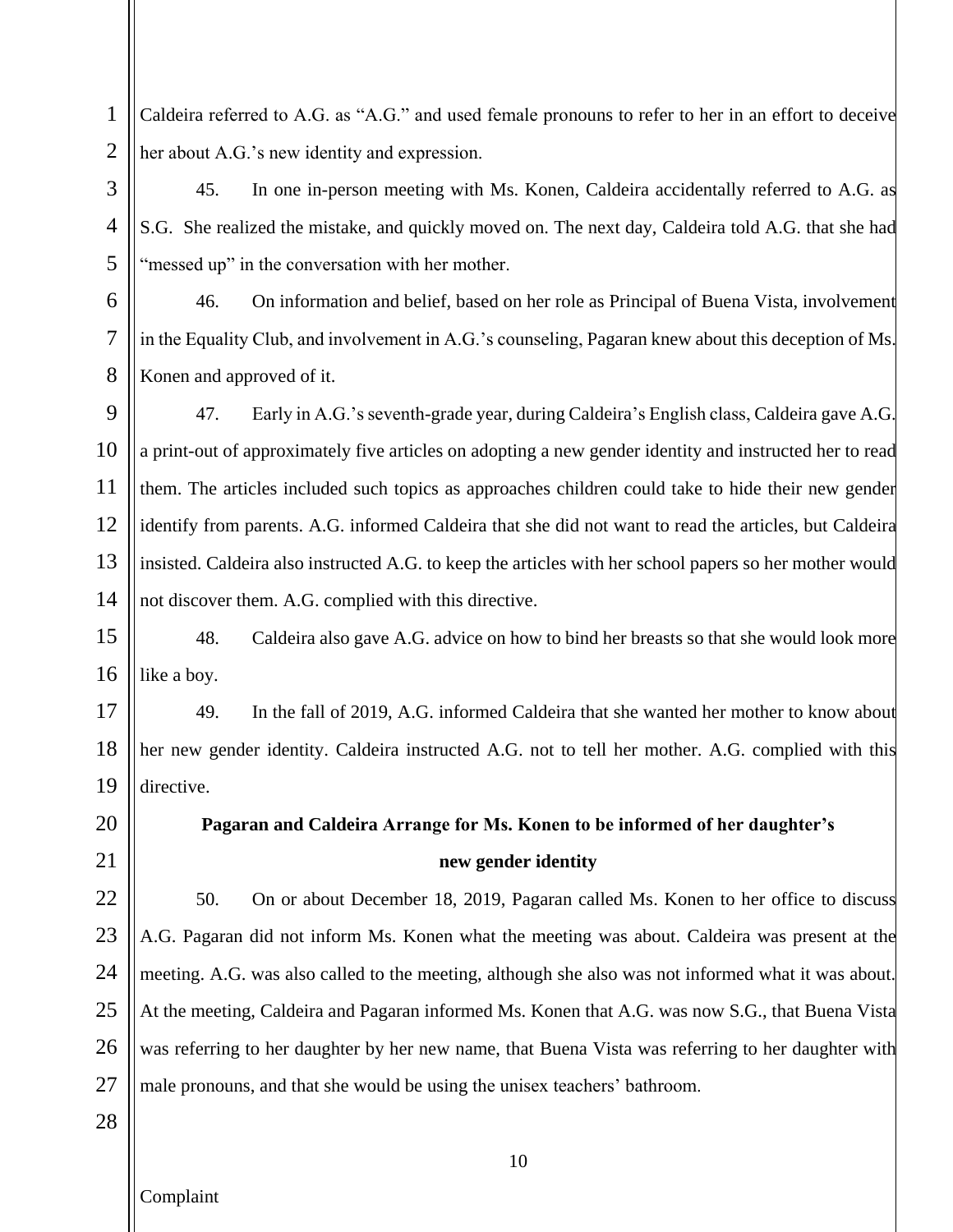51. Ms. Konen was taken aback by this news, and she reasonably believed that if she did not process what was going on quickly enough, Defendants would attempt to have her daughter taken from her. She was supportive of A.G, and as a show of that support, she authorized an "a/k/a" of S.G. to be added to A.G.'s attendance roster, although she did not approve of any other changes to Buena Vista's records. Defendants, however, went further than Ms. Konen's wishes and arranged for A.G.'s name to be changed to S.G. in Buena Vista's formal records, including progress reports, report cards, and her Google Meet online identity, and for A.G. to be given new email address with the name S.G.

52. On information and belief, based on her role as Principal of Buena Vista, involvement in the Equality Club, and involvement in A.G.'s counseling, Pagaran authorized these actions.

53. On or about March 13, 2020, Buena Vista, like other schools in California, began remote learning in response to the coronavirus pandemic. When students were engaged in online learning, teachers are able to see what students are doing on the internet through an application called Go Guardian. Caldeira and Baraki secretly used Go Guardian to pay close attention to the type of information that A.G. was looking up on the internet in order to better be able to continue to influence her in the distance learning environment.

54. Over the remainder of the 2019-2020 school year, Ms. Konen had email correspondence with Caldeira regarding A.G. In that correspondence, Caldeira referred to A.G. by the name S.G. and used male pronouns to refer to her.

## **A.G. is Freed from Caldeira's and Baraki's Influence**

55. For the 2020-2021 school year, A.G.'s eighth-grade year, Buena Vista continued remote operations, and if students chose, they could stay remote for the duration of that school year. A.G. chose to be remote for the entire school year. Although distance learning was difficult for A.G. (like many students), there was a silver lining—because A.G. was at home throughout the school day, she was no longer in the clutches of Caldeira and Baraki. Freed from their influence, A.G. began to return to her original self.

56. A.G. started high school in the fall of 2021 in a new school district. At her new school, A.G. goes by the name "A.G." and uses female pronouns. A.G. is confused about issues relating to her sexuality and gender, a confusion that Defendants caused. A.G. was pressured by Defendants into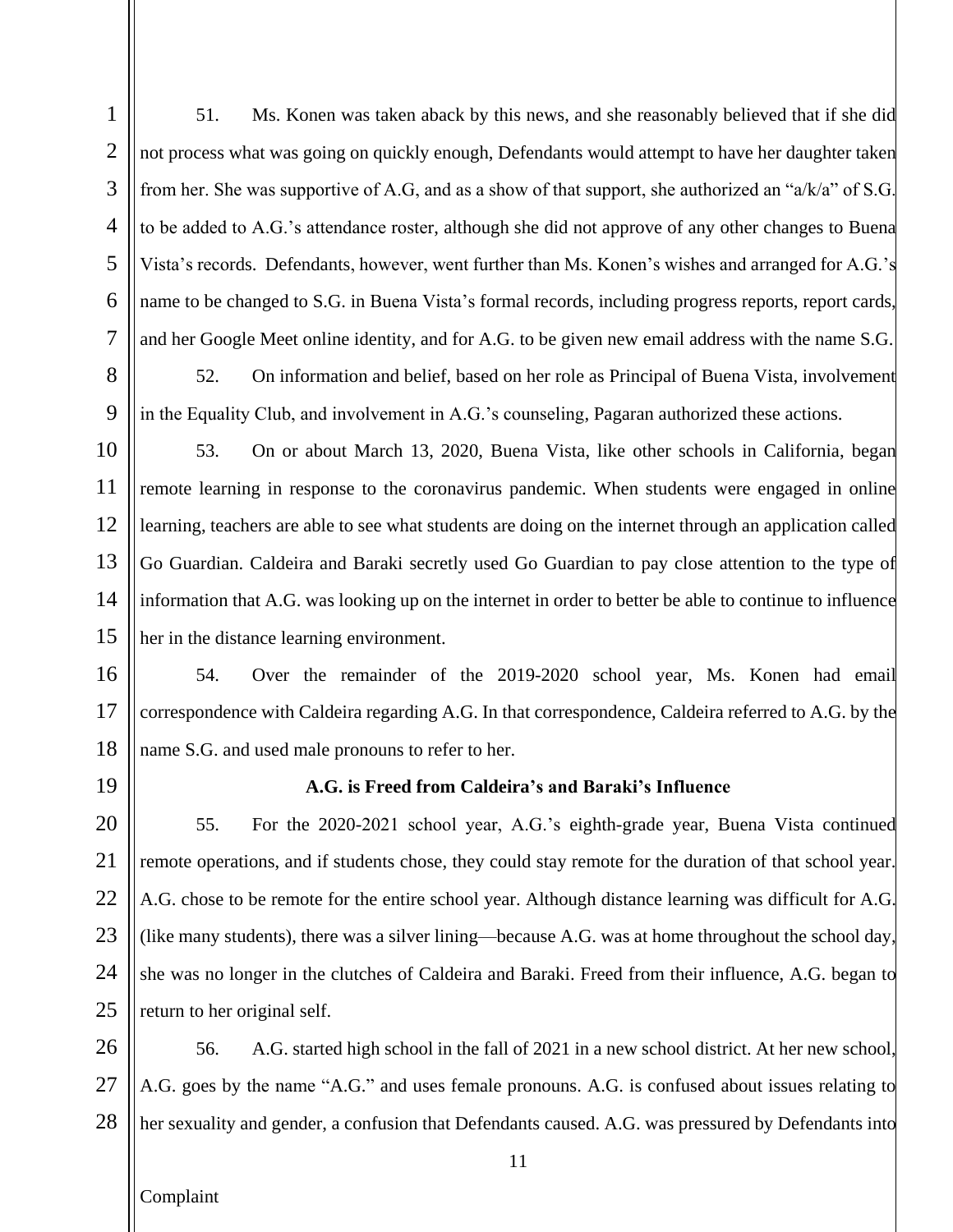portraying a character they created, a character that, by being inhabited and hidden from her mother, has taken on elements of reality that A.G. must now learn to understand and live with.

#### **The California Teachers Association Conference**

57. On information and belief, based on news reporting regarding the event, on October 29-31, 2021, the California Teachers Association ("CTA") held a conference in Palm Springs, Florida called "2021 LGBTQ+ Issues Conference, Beyond the Binary: Identity & Imagining Possibilities." Among other things, the CTA Conference involved best practices workshops that encouraged teachers to "have the courage to create a safe environment that fosters bravery to explore sexual orientation, gender identity and expression."

58. On information and belief, based on news reporting regarding the event, Caldeira and Baraki led a workshop at the CTA Conference, titled "How we run a[n Equality Club] in Conservative Communities." The workshop focused on how Caldeira and Baraki ran the Equality Club in such a way as to avoid parental detection.

59. On information and belief, based on news reporting regarding the event, in the workshop, Caldeira admitted that she and Baraki intentionally kept no club rosters for the Equality Club and that they instructed club participants not to disclose information or documentation regarding the club to their parents in order to limit parental knowledge of its workings. Caldeira admitted that the reason she and Baraki took these measures was because some parents might not want their children to be participants in such a club.

60. On information and belief, based on news reporting regarding the event, in the workshop, Caldeira admitted that, because attendance at the Equality Club was down toward the end of the 2019-2020 school year, in order to boost club attendance, she and Baraki "stalked what [students] were doing on Google" when students were doing distance learning in an effort to identify candidates for the club and to help them determine how best to coach students to pursue a new gender identity, among other things.

61. On information and belief, based on news reporting regarding the event, in the workshop, Baraki admitted that she and Caldeira also used their "observations of kids in the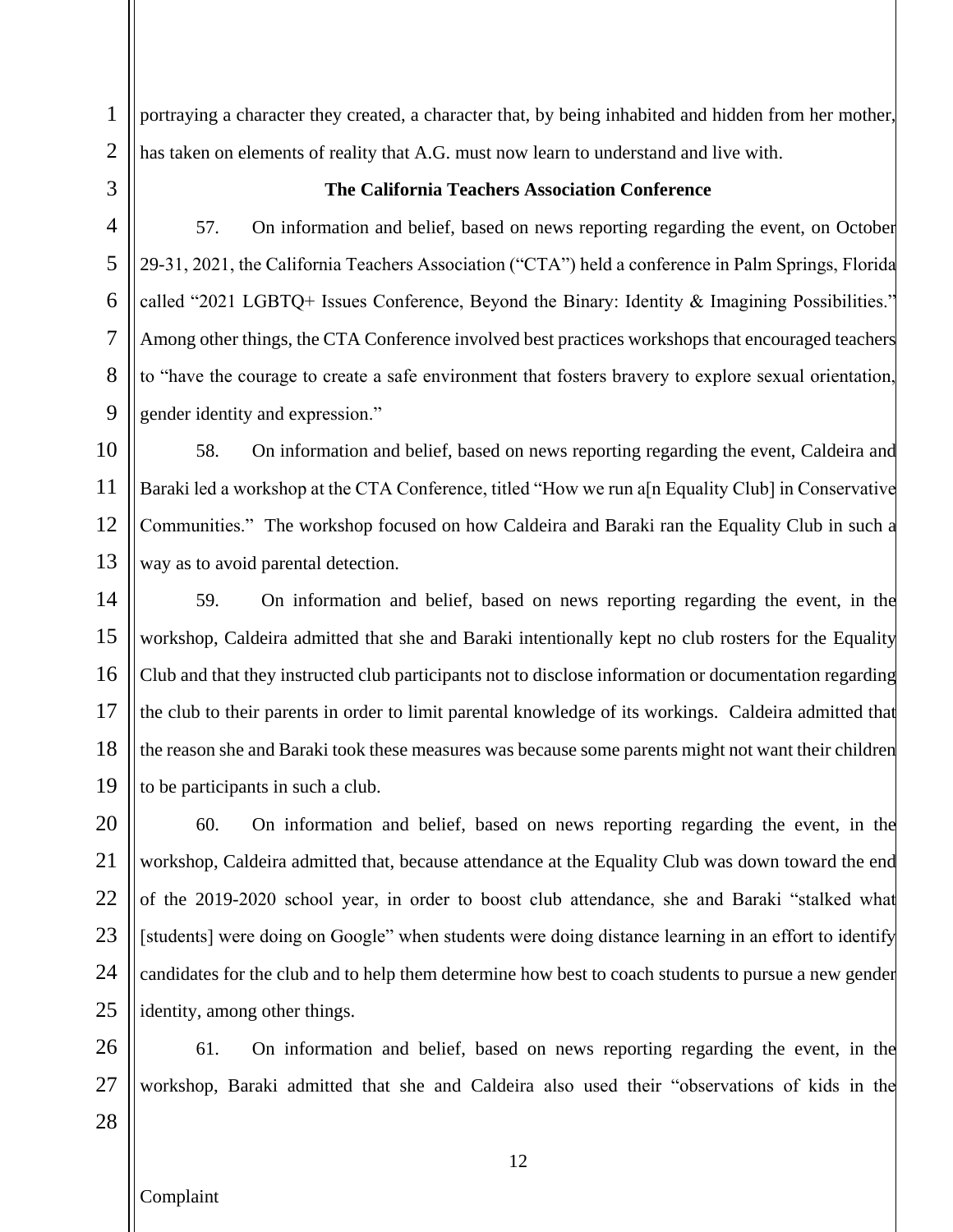1 2 classroom" to determine which students to invite to the Equality Club. Baraki admitted that students often don't want to attend on their own and "need sort of a little bit of an invitation."

62. On information and belief, based on news reporting regarding the event, in the workshop, Caldeira admitted that she volunteered to run morning announcements at Buena Vista so that she would be in a position to "control[s] the messaging." That way, she said, she could "control the information that goes home."

63. On information and belief, based on news reporting regarding the event, a recording was made of Caldeira's and Baraki's presentation at the CTA conference.

9 10 11 12 64. Or about November 18, 2021, news reports began being published regarding the CTA Conference based, in part, on the recording. The news reports focused on Caldeira's and Baraki's efforts to convince students to identify as homosexual, bisexual, transgender, gender non-conformists, *etc.*, and to keep that information secret from parents.

13 14 15 65. Plaintiffs do not have first-hand knowledge regarding the events of the CTA conference. They base their allegations regarding the goings-on at the conference from the news reports of that event that they have read.

16 17 18 19 20 21 22 23 66. Ms. Konen and A.G. became aware of the news reports soon after they were published. Since that time, Ms. Konen and her daughter have discussed Defendants' activities in coaching A.G. to believe she was bisexual and transgender, efforts to convince A.G. to believe that Ms. Konen would not be supportive of her, and efforts to conceal A.G.'s new gender identity, new name, use of pronouns, and use of the unisex teachers' bathrooms, none of which Ms. Konen knew before. Further, based on the news reports, A.G. has come to realize that Defendants pushed the new gender identity upon her rather than the idea originating with her. Prior to reading these news reports, Plaintiffs did not know these facts and were unable to learn them through the exercise of reasonable diligence.

24 25 67. Plaintiffs' claims as set forth herein did not accrue until November 18, 2021, at the earliest.

26

3

4

5

6

7

8

## **Ms. Konen's and A.G.'s Harm**

27 28 68. Ms. Konen respects her daughter's life choices and is supportive of her, no matter what those choices ultimately may be. Ms. Konen simply wants to be involved in A.G.'s life and assist her

Complaint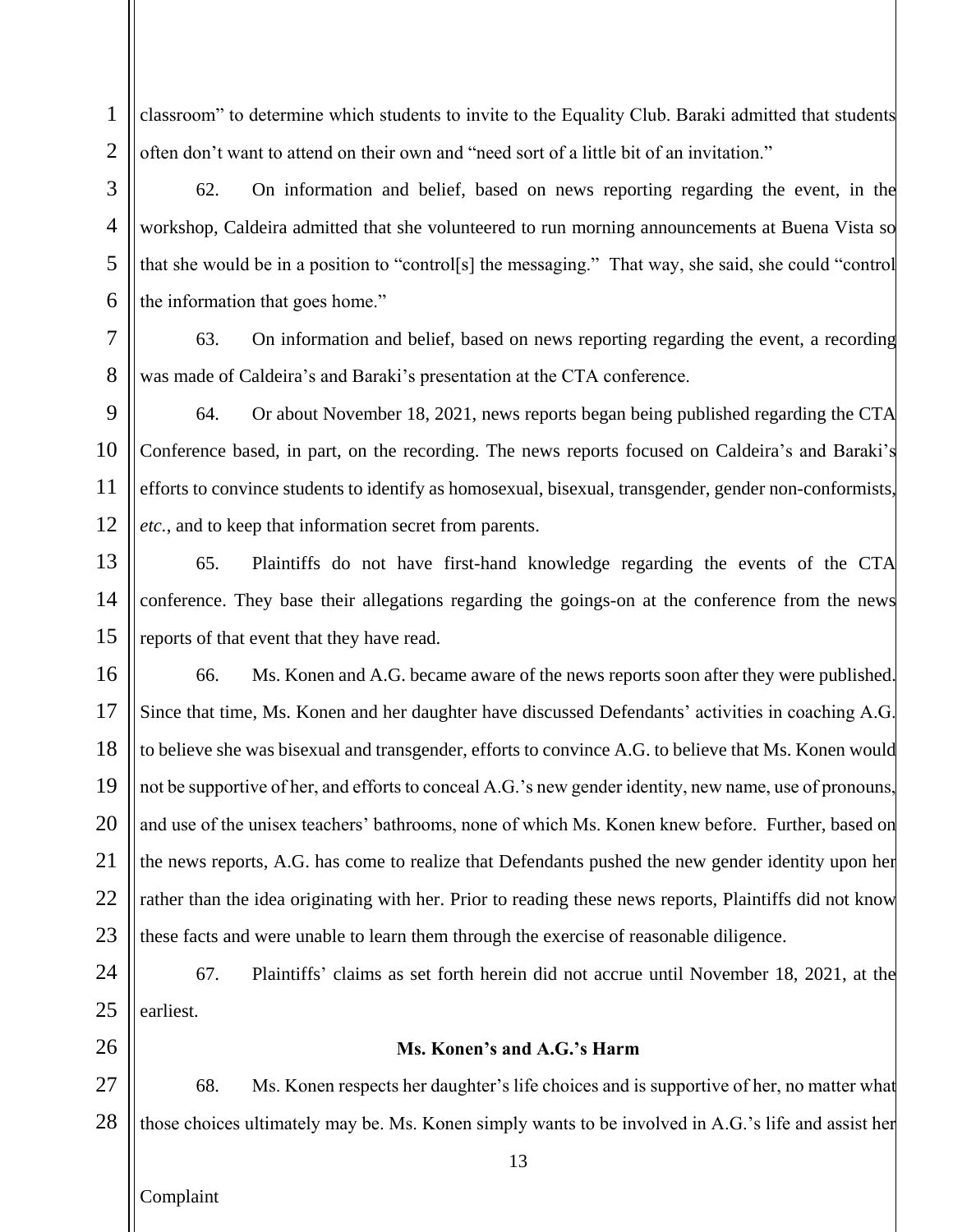1 2 3 4 5 6 with those choices that have fundamental importance to the rest of her life, such as her gender identity, including, if necessary, seeking professional mental and spiritual health guidance and assistance to assist both A.G. and herself through the process. Defendants, however, deprived Ms. Konen of that right, foisting a new gender identity upon A.G. and concealing that fact from Ms. Konen, depriving her of her daughter's trust during a crucial phase of her development, causing great harm to her relationship with her daughter, and disrupting the integrity of her family.

7 8 9 10 11 12 13 14 69. Defendants' acts have driven a wedge between Ms. Konen and her daughter, sending the message to A.G. that her mother cannot be trusted and does not support her, and Ms. Konen's relationship with her daughter has been seriously damaged because of Defendants' actions as set forth herein. By cutting Ms. Konen out of the decision-making process for A.G. on matters as intimate and consequential as gender identity, Defendants have caused Ms. Konen and A.G. to suffer severe emotional distress, mental anguish, psychological damage, and damage to their family dynamic of such a substantial or enduring quality that no reasonable person in a civilized society should be expected to endure it and reasonable people would be unable adequately to cope with it.

15 16 17 18 19 20 70. Defendants caused Plaintiffs harm that will require separate counseling and healing. Both Ms. Konen and her daughter have sought guidance from their pastor in attempting to overcome the harm set forth herein, and they are likely to continue seeking such guidance in the future, among other potential mental health treatment. In addition, A.G. has required professional care and treatment from medical providers, which Ms. Konen has been required to pay for, and she is likely to continue requiring such care and treatment in the future.

21

#### **Exhaustion of Claims Under the Government Claims Act**

22 23 24 25 26 27 28 71. On January 19, 2022, Plaintiffs, through their undersigned counsel, presented a claim under the Government Claims Act to Spreckels Union based on the facts alleged herein. The claim (1) was made on the claim form published by Spreckels Union pursuant to Gov't Code § 910.4; (2) complied or substantially complied as to form and content with Gov't Code  $\S$ § 910, 910.2, 910.4 and all other provisions of law; (3) was mailed, first class mail through the United States Post Office, to Spreckels Union at the address set forth on the claim form in compliance or substantial compliance with Gov't Code  $\S 915(a)(2)$ ; and (4) was emailed to the email address of Spreckels Union's business

Complaint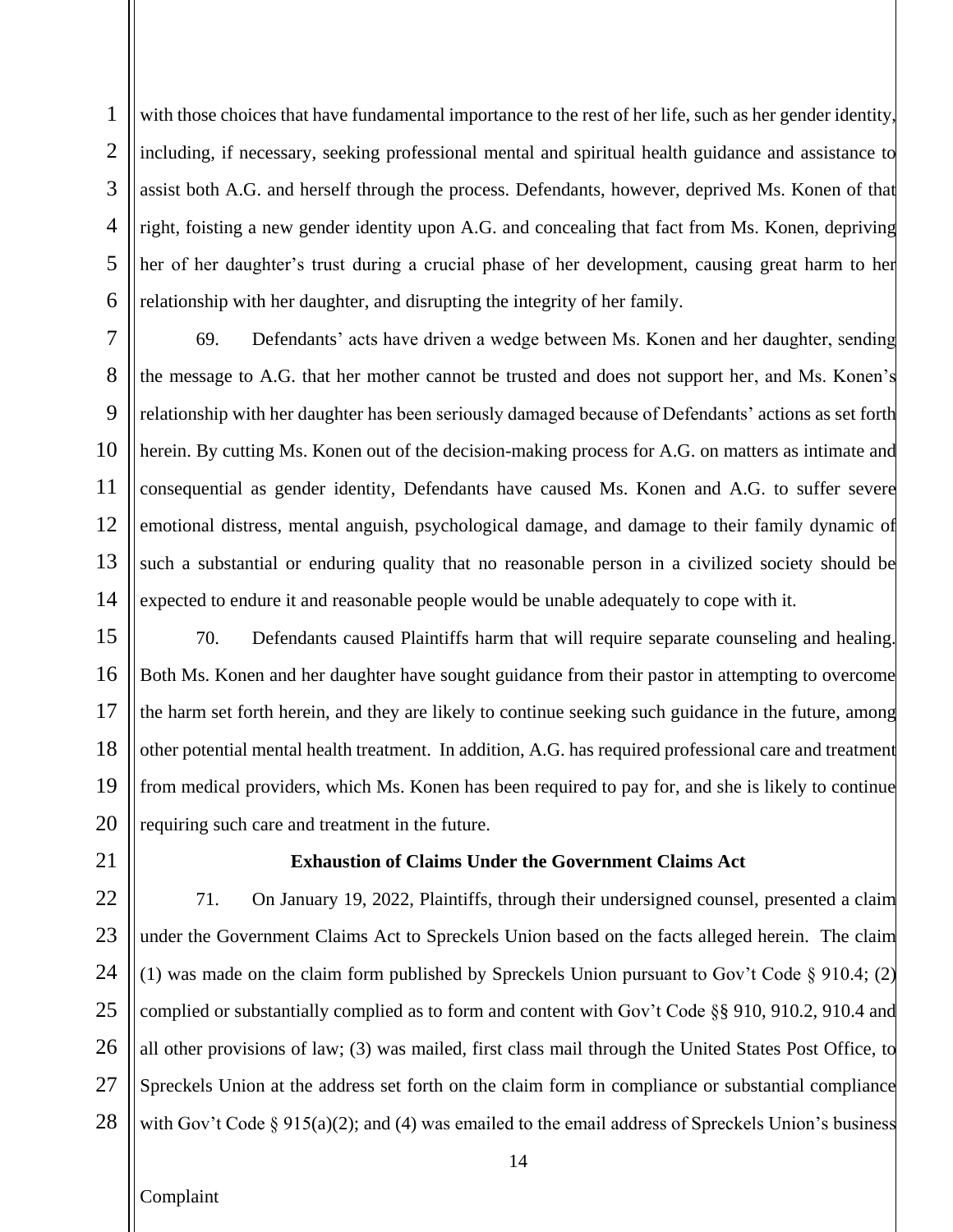manager, who was designated as the recipient on the Spreckels Union claim form. Plaintiffs thus complied or substantially complied with all claim presentation requirements.

72. Spreckels Union did not respond to the claim within the 45-day period set forth in Gov't Code  $\S 912.4(a)$  or the additional grace period set forth in Gov't Code  $\S 915.2(b)$ .

73. Under Gov't Code § 912.4(c), Spreckels Union's failure to act on Plaintiffs claim within the time period provided by law is deemed a rejection of the claim. Accordingly, the claim is

#### **CLAIMS**

## **FIRST CAUSE OF ACTION**

## **VIOLATION OF CIVIL RIGHTS UNDER 42 U.S.C. § 1983**

## **(Substantive Due Process Right to Direct the Upbringing of One's Children)**

74. Ms. Konen incorporates all allegations of this Complaint by reference as if set forth in

75. The Due Process Clause of the 14th Amendment to the United States Constitution protects the fundamental rights of parents to direct the upbringing of their children; to make decisions concerning the care, custody, and control of their children; to direct the medical and mental health decision-making for their children; and to make private familial decisions regarding their children without interference by the state, among other things.

76. Defendants have infringed upon Ms. Konen's parental rights under the Due Process Clause by, among other things: (1) manipulating A.G. into believing she was bisexual and that her gender did not match her biological sex; (2) excluding Ms. Konen from discussions regarding A.G.'s assertion of a new gender identity and expression and adopting protocols aimed at secretively affirming A.G's new gender identity and expression; (3) deceiving Ms. Konen by instructing A.G. not to tell her about the new gender identity and expression; (4) deceiving Ms. Konen by referring to A.G. by one name and pronouns in communications with her while referring to A.G. by a different name and pronouns outside of her presence; (5) usurping Ms. Konen's responsibility for the health and wellbeing of A.G. and seeking to supplant their authority for Ms. Konen's authority as parent to be the ultimate decisionmaker regarding A.G.'s mental health and well-being, including decisions related to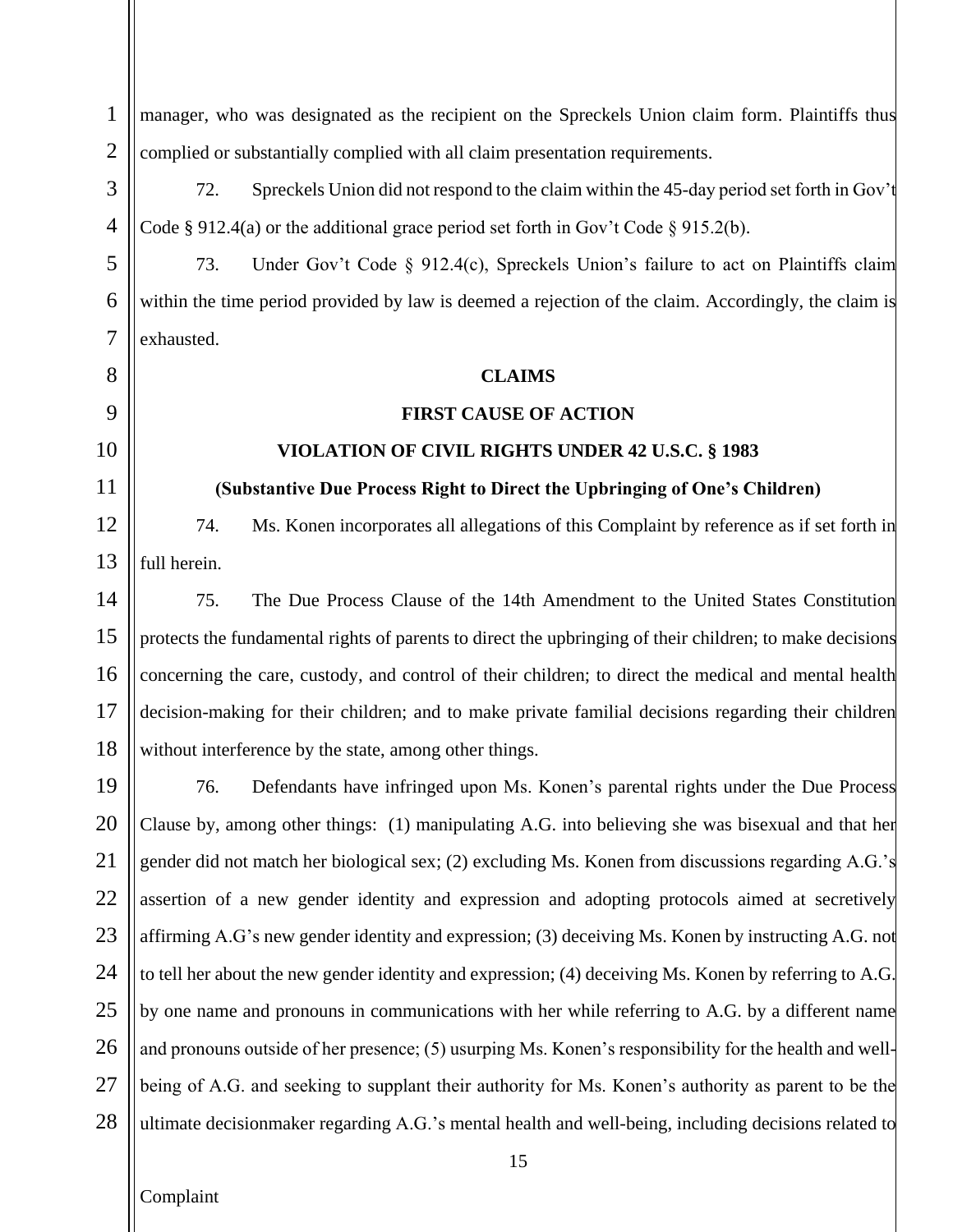1 2 3 4 5 6 7 8 9 A.G.'s gender identity and expression and mental health; (6) impermissibly injecting themselves into the private realm of Ms. Konen's family and usurping Ms. Konen's right to make decisions regarding A.G.'s gender identity and expression and mental health and well-being; (7) informing A.G. that her mother did not "support" her sufficiently to participate in decision-making related to her gender identity and expression, thereby sowing seeds of doubt in A.G.'s mind about whether Ms. Konen was acting in her best interest and creating a rift in the parent-child relationship; and (8) failing to adequately train and / or supervise Caldeira and Baraki in such a way that they were permitted to commit the violations of law set forth herein despite knowing their dangerous proclivities and deception of parents.

10 11 12 13 77. Defendants have no compelling, significant, important, or legitimate interest that is served by disregarding Ms. Konen's constitutional rights to direct the upbringing of her child. Further, Defendants' actions as alleged herein do not further any such interest, is not narrowly tailored to do so, and is without any rational basis.

14 15 16 78. Pagaran inadequately trained and /or supervised Caldeira and Baraki, knew of and acquiesced to the constitutional deprivations alleged herein, and was deliberately indifferent to Ms. Konen's parental rights.

17 18 79. Ms. Konen has suffered severe or extreme emotional distress and monetary losses that were actually and proximately caused by Defendants' conduct.

19 20 80. Defendants' actions, as alleged herein, were grossly negligent, in reckless disregard of Ms. Konen's rights, wanton, willful, malicious, and oppressive.

# **CONSPIRACY TO VIOLATE CONSTITUTIONAL RIGHTS IN VIOLATION OF 42 U.S.C. § 1985(3)**

**SECOND CAUSE OF ACTION**

81. Plaintiffs incorporate all allegations of this Complaint as if set forth in full herein.

25 26 27 28 82. Defendants formed and operated a conspiracy by agreeing to undertake a common plan or design for the purpose of violating Ms. Konen's constitutional rights as alleged herein. As evidenced by the title of Caldeira and Baraki CTA Convention workshop, Defendants predicated their policies and actions on the belief that parents with a conservative political or religious affiliation could

Complaint

21

22

23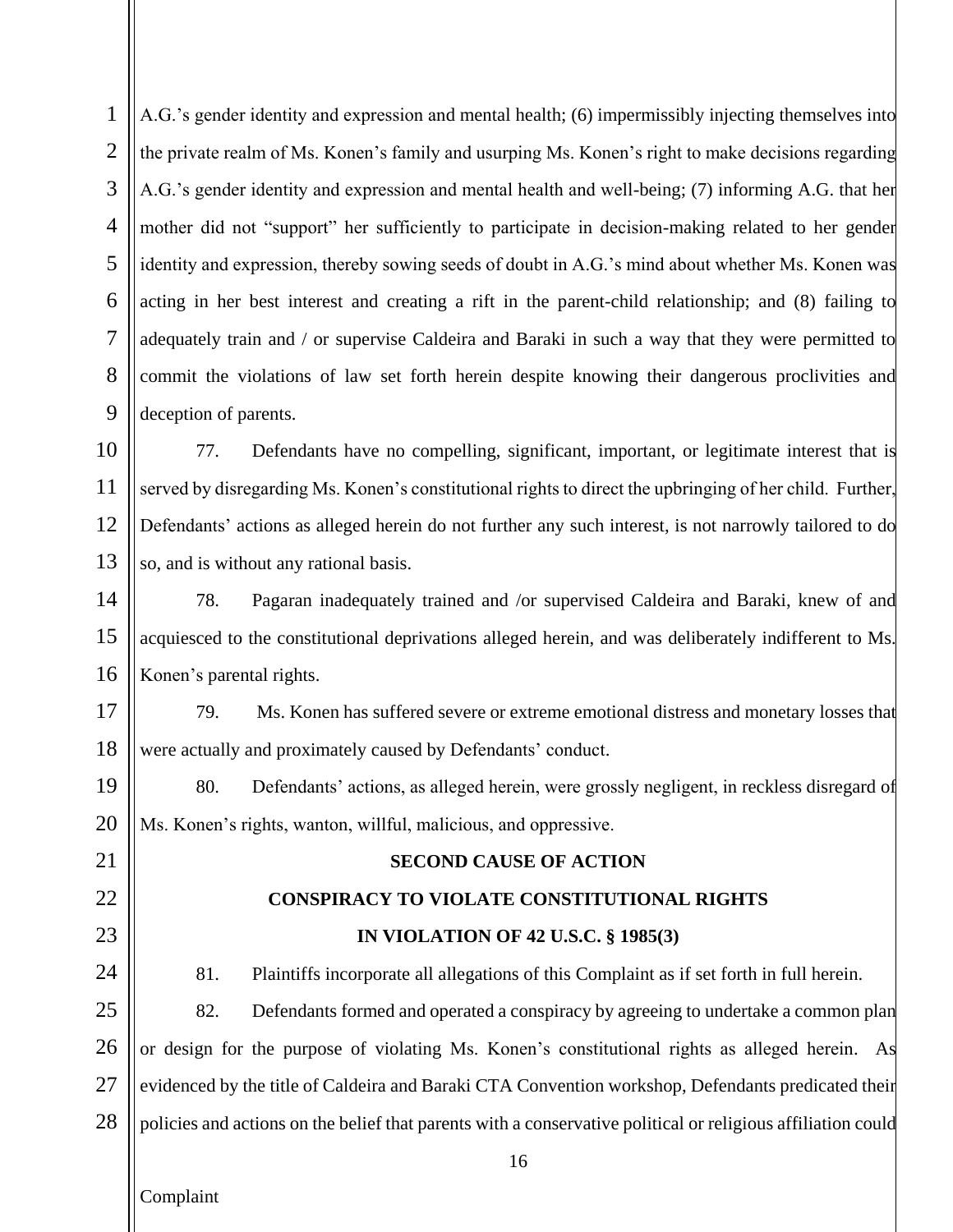1 2 not be trusted with information about their children's change in gender identity and expression, a belief that constitutions class-based, invidiously discriminatory animus.

3 4 5 6 7 8 9 10 11 12 13 14 15 16 17 18 83. Defendants committed wrongful acts in furtherance of the conspiracy by, among other things: (1) manipulating A.G. into believing she was bisexual and that her gender did not match her biological sex; (2) excluding Ms. Konen from discussions regarding A.G.'s assertion of a new gender identity and expression and adopting protocols aimed at secretively affirming A.G's new gender identity and expression; (3) deceiving Ms. Konen by instructing A.G. not to tell her about the new gender identity and expression; (4) deceiving Ms. Konen by referring to A.G. by one name and pronouns in communications with her while referring to A.G. by a different name and pronouns outside of her presence; (5) usurping Ms. Konen's responsibility for the health and well-being of A.G. and seeking to supplant their authority for Ms. Konen's authority as parent to be the ultimate decision maker regarding A.G.'s mental health and well-being, including decisions related to A.G.'s gender identity and expression and mental health; (6) impermissibly injecting themselves into the private realm of Ms. Konen's family and usurping Ms. Konen's right to make decisions regarding A.G.'s gender identity and expression and mental health and well-being; and (7) informing A.G. that her mother did not "support" her sufficiently to participate in decision-making related to her gender identity and expression, thereby sowing seeds of doubt in A.G.'s mind about whether Ms. Konen was acting in her best interest and creating a rift in the parent-child relationship.

19 20 84. Ms. Konen has suffered severe or extreme emotional distress and monetary losses that were actually and proximately caused by Defendants' conduct.

22 85. Defendants' actions as alleged herein, were grossly negligent, in reckless disregard of Plaintiffs' rights, wanton, willful, malicious, and oppressive.

23

21

- 
- 25

24

**INTENTIONAL INFLICTION OF EMOTIONAL DISTRESS / GOV'T CODE § 815.2**

**THIRD CAUSE OF ACTION**

86. Plaintiffs incorporate all allegations of this Complaint as if set forth in full herein.

26 27 28 87. Defendants have engaged in extreme and outrageous conduct with malice and the intention of causing, or reckless disregard for the probability of causing, emotional distress upon Plaintiffs. Specifically, Defendants engaged in extreme and outrageous conduct in the following ways,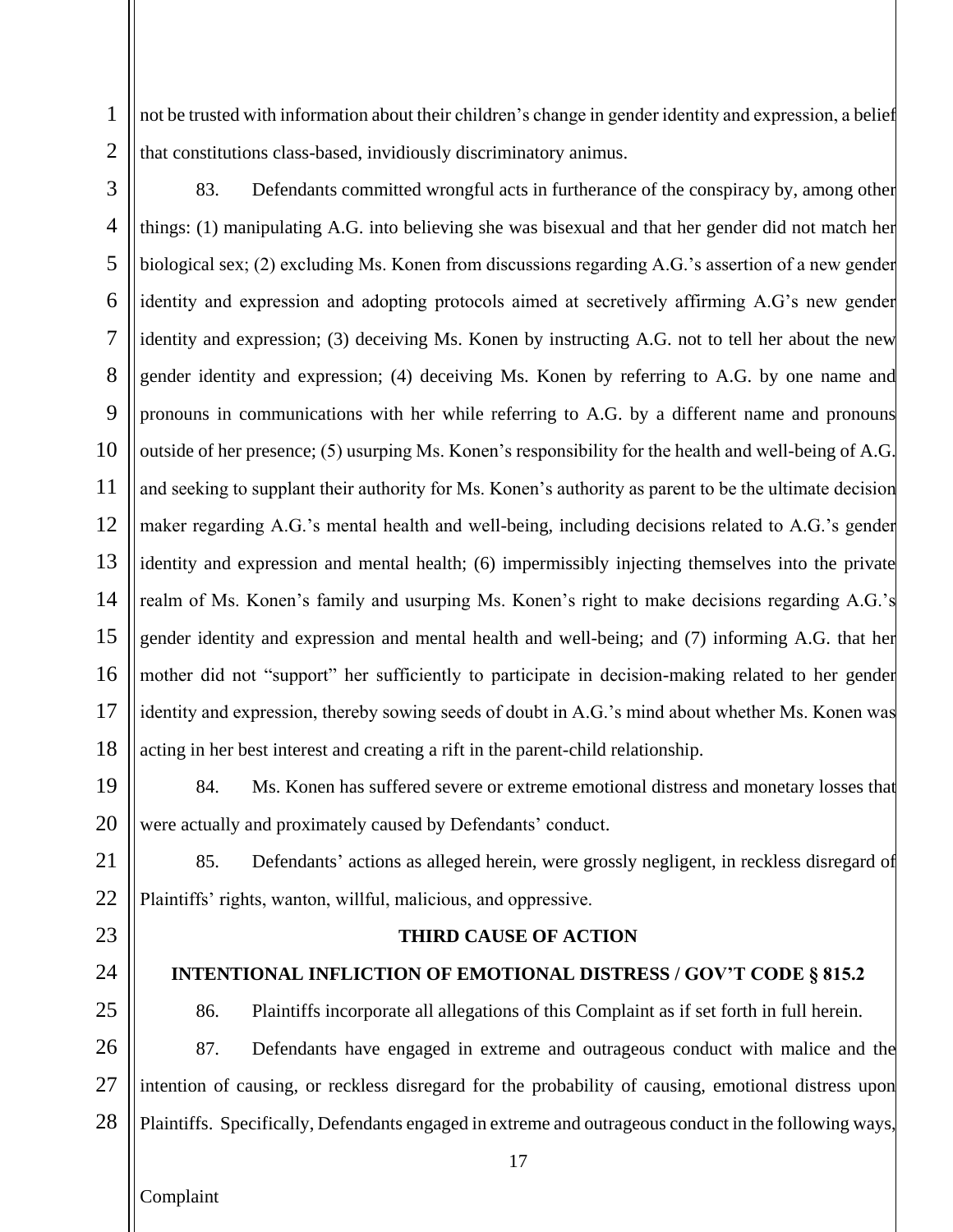1 2 3 4 5 6 7 8 9 10 11 12 13 14 15 16 17 18 among others: (1) manipulating A.G. into believing she was bisexual and that her gender did not match her biological sex; (2) excluding Ms. Konen from discussions regarding A.G.'s assertion of a new gender identity and expression and adopting protocols aimed at secretively affirming A.G's new gender identity and expression; (3) deceiving Ms. Konen by instructing A.G. not to tell her about the new gender identity and expression; (4) deceiving Ms. Konen by referring to A.G. by one name and pronouns in communications with her while referring to A.G. by a different name and pronouns outside of her presence; (5) usurping Ms. Konen's responsibility for the health and well-being of A.G. and seeking to supplant their authority for Ms. Konen's authority as parent to be the ultimate decisionmaker regarding A.G.'s mental health and well-being, including decisions related to A.G.'s gender identity and expression and mental health; (6) impermissibly injecting themselves into the private realm of Ms. Konen's family and usurping Ms. Konen's right to make decisions regarding A.G.'s gender identity and expression and mental health and well-being; (7) informing A.G. that her mother did not "support" her sufficiently to participate in decision-making related to her gender identity and expression, thereby sowing seeds of doubt in A.G.'s mind about whether Ms. Konen was acting in her best interest and creating a rift in the parent-child relationship; and (8) failing to adequately train and / or supervise Caldeira and Baraki in such a way that they were permitted to commit the violations of law set forth herein despite knowing their dangerous proclivities and deception of parents.

19 20 88. Plaintiffs have suffered severe or extreme emotional distress and monetary losses that were actually and proximately caused by Defendants' conduct.

21 22 89. Defendants' actions, as alleged herein, were grossly negligent, in reckless disregard of Plaintiffs' rights, wanton, willful, malicious, and oppressive.

#### **FOURTH CAUSE OF ACTION**

#### **NEGLIGENCE / GOV'T CODE § 815.2**

**(Negligence, Negligent Infliction of Emotional Distress, and Negligent Supervision)**

90. Plaintiffs incorporate all allegations of this Complaint as if set forth in full herein.

27 28 91. As A.G.'s school, principal, and teachers, Defendants were in a special relationship with A.G. This special relationship imposed upon Defendants the duty not to harm A.G. and to take

Complaint

23

24

25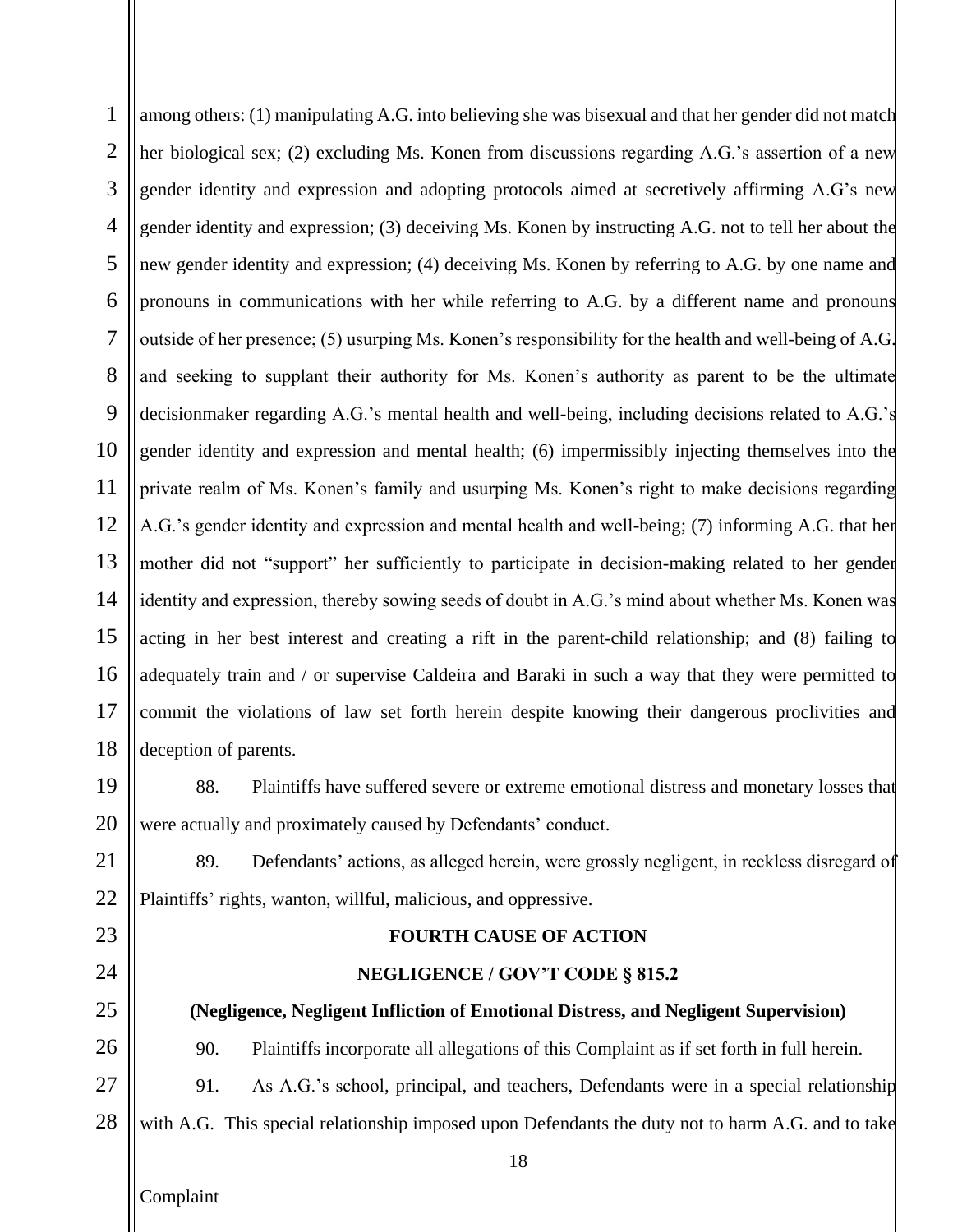all reasonable steps to protect her from foreseeable dangers, including, but not limited to, those created by other Spreckels Union employees.

92. Because Defendants engaged in a cover-up to conceal information from Ms. Konen about A.G.'s new gender identity and expression and use of the teachers' restroom and because Defendants should have foreseen that this concealment would cause Ms. Konen more emotional distress than merely informing her of these facts in the first place, Defendants also were in a special relationship with Ms. Konen. As such, Defendants' deliberately usurped Ms. Konen's parental prerogative to protect A.G., and Ms. Konen is thus a direct victim of Defendants' negligence.

93. Defendants breached their duties to Plaintiffs by, among other things: (1) manipulating A.G. into believing she was bisexual and that her gender did not match her biological sex; (2) excluding Ms. Konen from discussions regarding A.G.'s assertion of a new gender identity and expression and adopting protocols aimed at secretively affirming A.G's new gender identity and expression; (3) deceiving Ms. Konen by instructing A.G. not to tell her about the new gender identity and expression; (4) deceiving Ms. Konen by referring to A.G. by one name and pronouns in communications with her while referring to A.G. by a different name and pronouns outside of her presence; (5) usurping Ms. Konen's responsibility for the health and well-being of A.G. and seeking to supplant their authority for Ms. Konen's authority as parent to be the ultimate decisionmaker regarding A.G.'s mental health and well-being, including decisions related to A.G.'s gender identity and expression and mental health; (6) impermissibly injecting themselves into the private realm of Ms. Konen's family and usurping Ms. Konen's right to make decisions regarding A.G.'s gender identity and expression and mental health and well-being; (7) informing A.G. that her mother did not "support" her sufficiently to participate in decision-making related to her gender identity and expression, thereby sowing seeds of doubt in A.G.'s mind about whether Ms. Konen was acting in her best interest and creating a rift in the parent-child relationship; and (8) failing to adequately train and / or supervise Caldeira and Baraki in such a way that they were permitted to commit the violations of law set forth herein despite knowing their dangerous proclivities and deception of parents.

28 94. Plaintiffs have suffered severe or extreme emotional distress and monetary losses that were actually and proximately caused by Defendants' conduct.

1

2

3

4

5

6

7

8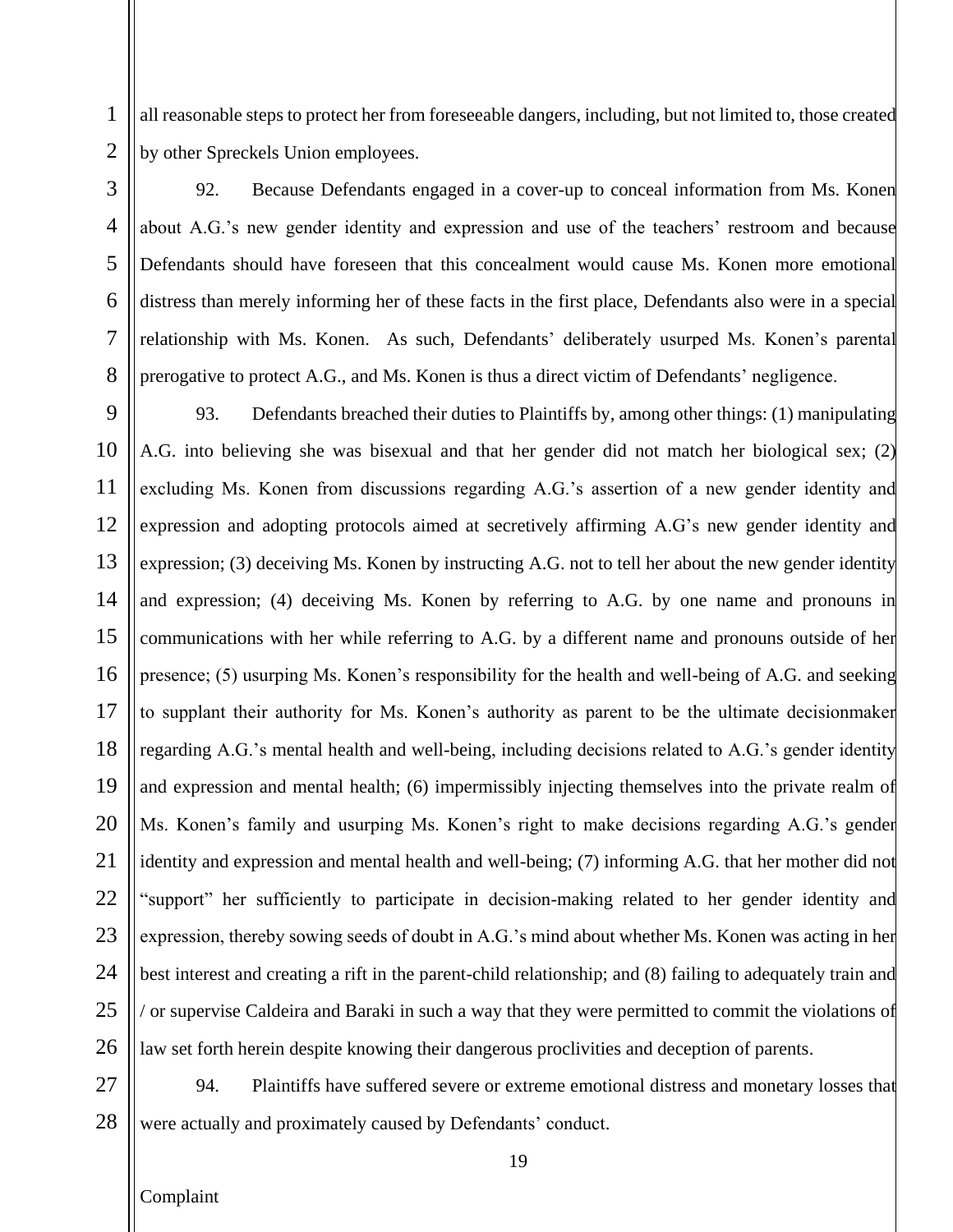95. Defendants' actions, as alleged herein, were grossly negligent, in reckless disregard of Plaintiffs' rights, wanton, willful, malicious, and oppressive.

## **NEGLIGENCE** *PER SE* **/ GOV'T CODE §§ 815.2 AND 815.6 (Violation of Cal. Educ. Code § 51100,** *et seq.***)**

**FIFTH CAUSE OF ACTION**

96. Plaintiffs incorporate all allegations of this Complaint as if set forth in full herein.

97. Under Cal. Educ. Code § 51100, it is the public policy of this State that "parents . . . of school age children attending public schools [should be involved] in improving public education institutions" and that "involving parents . . . in the education process is fundamental to healthy system of public education." Under Cal. Educ. Code § 51101(a)(9), (10) (12), Defendants owed Ms. Konen a duty to "inform[ her] of [A.G.'s] progress in school," to provide her access to A.G.'s "school records," to "inform[ her] . . . about school rules," and to allow her to "participate in [A.G.'s] education."

98. These duties were designed to protect against the particular types of injuries alleged herein.

99. Defendants breached these duties by, among other things: (1) failing to provide notice to Ms. Konen of the Parental Secrecy Policy; (2) excluding Ms. Konen from discussions regarding A.G.'s assertion of a new gender identity and expression and adopting protocols aimed at secretively affirming the new gender identity and expression; (3) deceiving Ms. Konen by instructing A.G. not to tell her mother about her new gender identity and expression; (4) deceiving Ms. Konen by referring to A.G. by one name and pronouns in communications with her while referring to A.G. by a different name and pronouns outside of her presence; (5) usurping Ms. Konen's responsibility for the health and well-being of A.G. and seeking to supplant their authority for Ms. Konen's authority as parent to be the ultimate decisionmaker regarding the mental health of A.G., including decisions related to A.G.'s gender identity and expression and mental health and well-being; (6) impermissibly injecting themselves into the private realm of Ms. Konen's family and usurping Ms. Konen's right to make decisions regarding A.G.'s gender identity and expression and mental health and well-being; (7) informing A.G. that her mother did not "support" her sufficiently to participate in decision-making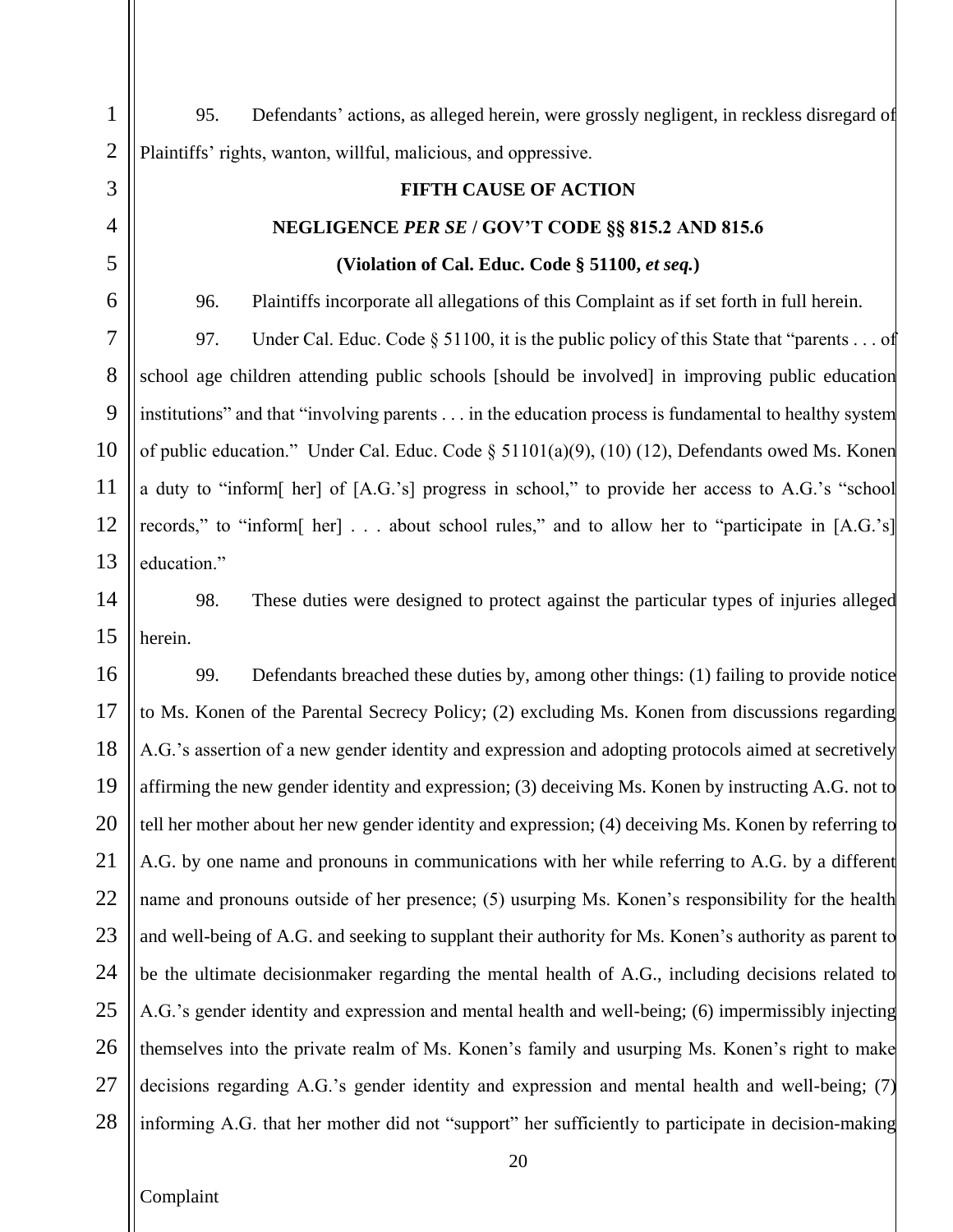related to her gender identity and expression, thereby sowing seeds of doubt in A.G.'s mind about whether Ms. Konen is acting in her best interest and creating a rift in the parent-child relationship; and (8) failing to adequately train and / or supervise Caldeira and Baraki in such a way that they were permitted to commit the violations of law set forth herein despite knowing their dangerous proclivities and deception of parents.

6

7

10

11

12

13

14

15

16

17

18

1

2

3

4

5

100. Plaintiffs have suffered severe or extreme emotional distress and monetary losses that were actually and proximately caused by Defendants' conduct.

8 9 101. Defendants' actions, as alleged herein, were grossly negligent, in reckless disregard of Plaintiffs' rights, wanton, willful, malicious, and oppressive.

### **SIXTH CAUSE OF ACTION**

#### **VIOLATION OF BANE ACT / GOV'T CODE § 815.2**

#### **(Cal Civ. Code § 52.1(b))**

102. Ms. Konen incorporates all allegations of this Complaint as if set forth in full herein. 103. The Due Process Clause of the 14th Amendment to the United States Constitution protects the fundamental rights of parents to direct the upbringing of their children; to make decisions concerning the care, custody, and control of their children; to direct the medical and mental health decision-making for their children; and to make private familial decisions regarding their children without interference by the state, among other things.

19 20 21 22 23 24 25 26 27 28 104. Defendants have infringed upon Ms. Konen's parental rights under the Due Process Clause by, among other things: (1) manipulating A.G. into believing she was bisexual and that her gender did not match her biological sex; (2) excluding Ms. Konen from discussions regarding A.G.'s assertion of a new gender identity and expression and adopting protocols aimed at secretively affirming A.G's new gender identity and expression; (3) deceiving Ms. Konen by instructing A.G. not to tell her about the new gender identity and expression; (4) deceiving Ms. Konen by referring to A.G. by one name and pronouns in communications with her while referring to A.G. by a different name and pronouns outside of her presence; (5) usurping Ms. Konen's responsibility for the health and wellbeing of A.G. and seeking to supplant their authority for Ms. Konen's authority as parent to be the ultimate decisionmaker regarding A.G.'s mental health and well-being, including decisions related to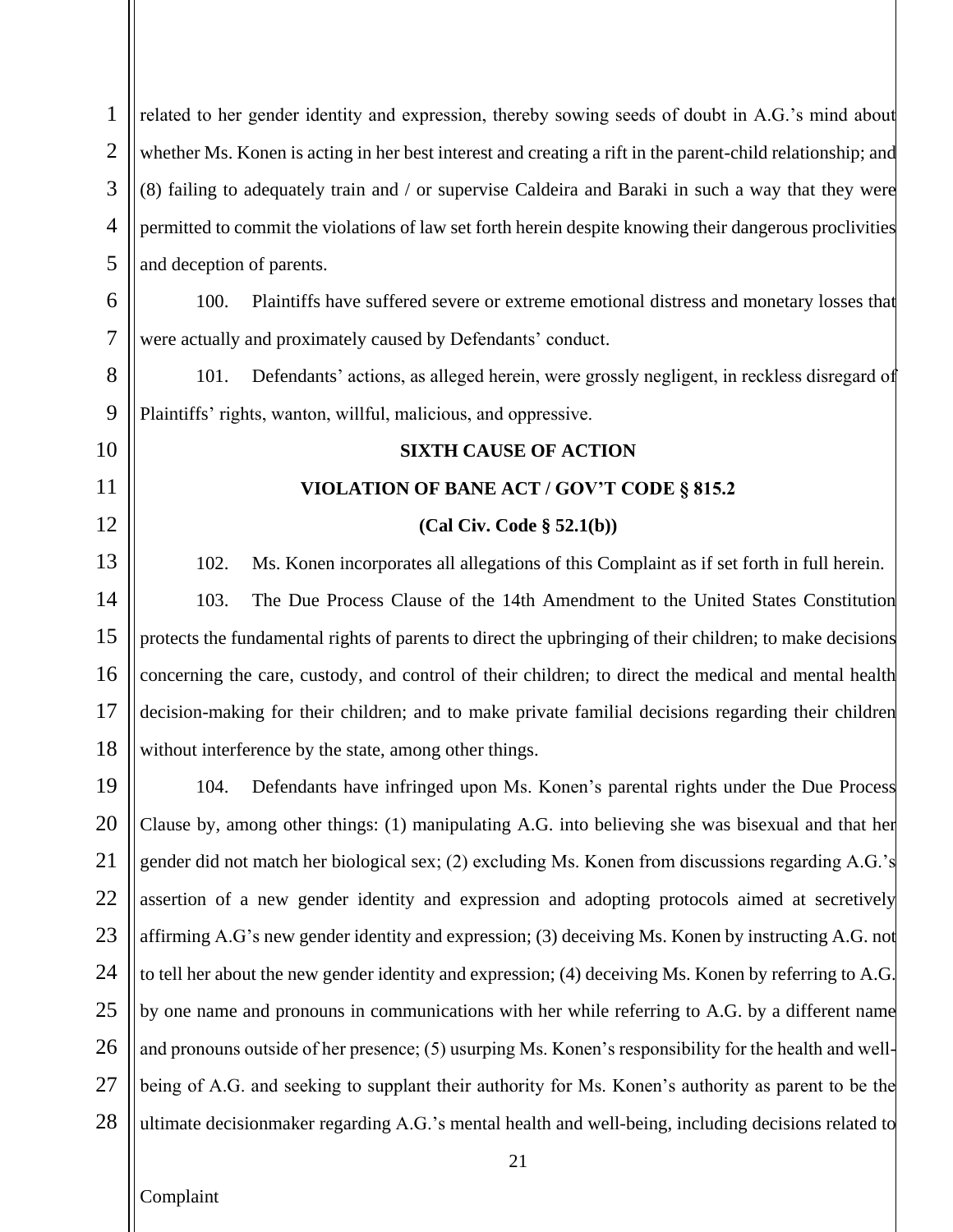1 2 3 4 5 6 7 8 9 A.G.'s gender identity and expression and mental health; (6) impermissibly injecting themselves into the private realm of Ms. Konen's family and usurping Ms. Konen's right to make decisions regarding A.G.'s gender identity and expression and mental health and well-being; (7) informing A.G. that her mother did not "support" her sufficiently to participate in decision-making related to her gender identity and expression, thereby sowing seeds of doubt in A.G.'s mind about whether Ms. Konen was acting in her best interest and creating a rift in the parent-child relationship; and (8) failing to adequately train and/or supervise Caldeira and Baraki in such a way that they were permitted to commit the violations of law set forth herein despite knowing their dangerous proclivities and deception of parents.

10 11 12 13 105. Defendants have no compelling, significant, important, or legitimate interest that is served by disregarding Ms. Konen's constitutional rights to direct the upbringing of her child. Further, Defendants' actions as alleged herein do not further any such interest, is not narrowly tailored to do so, and is without any rational basis.

14 15 16 17 106. Defendants accomplished or attempted to accomplish the infringement of Ms. Konen's rights under the Due Process Clause through coercion. Specifically, Caldeira and Baraki were A.G.'s teachers and, by imposition of their authority as such, their directive to A.G. to withhold information from her mother was unlawfully coercive in violation of the Bane Act.

18 19 107. Plaintiffs have suffered severe or extreme emotional distress and monetary losses that were actually and proximately caused by Defendants' conduct.

20 21 108. Defendants' actions, as alleged herein, were grossly negligent, in reckless disregard of Plaintiffs' rights, wanton, willful, malicious, and oppressive.

## **SEVENTH CAUSE OF ACTION**

## **CIVIL CONSPIRACY**

### **(Against Caldeira, Baraki, and Pagaran)**

25 26 27 109. Plaintiffs incorporate all allegations of this Complaint as if set forth in full herein. 110. Caldeira, Baraki, and Pagaran formed and operated a conspiracy by agreeing to a common plan or design to commit tortious acts as alleged herein. Caldeira, Baraki, and Pagaran had

28

22

23

24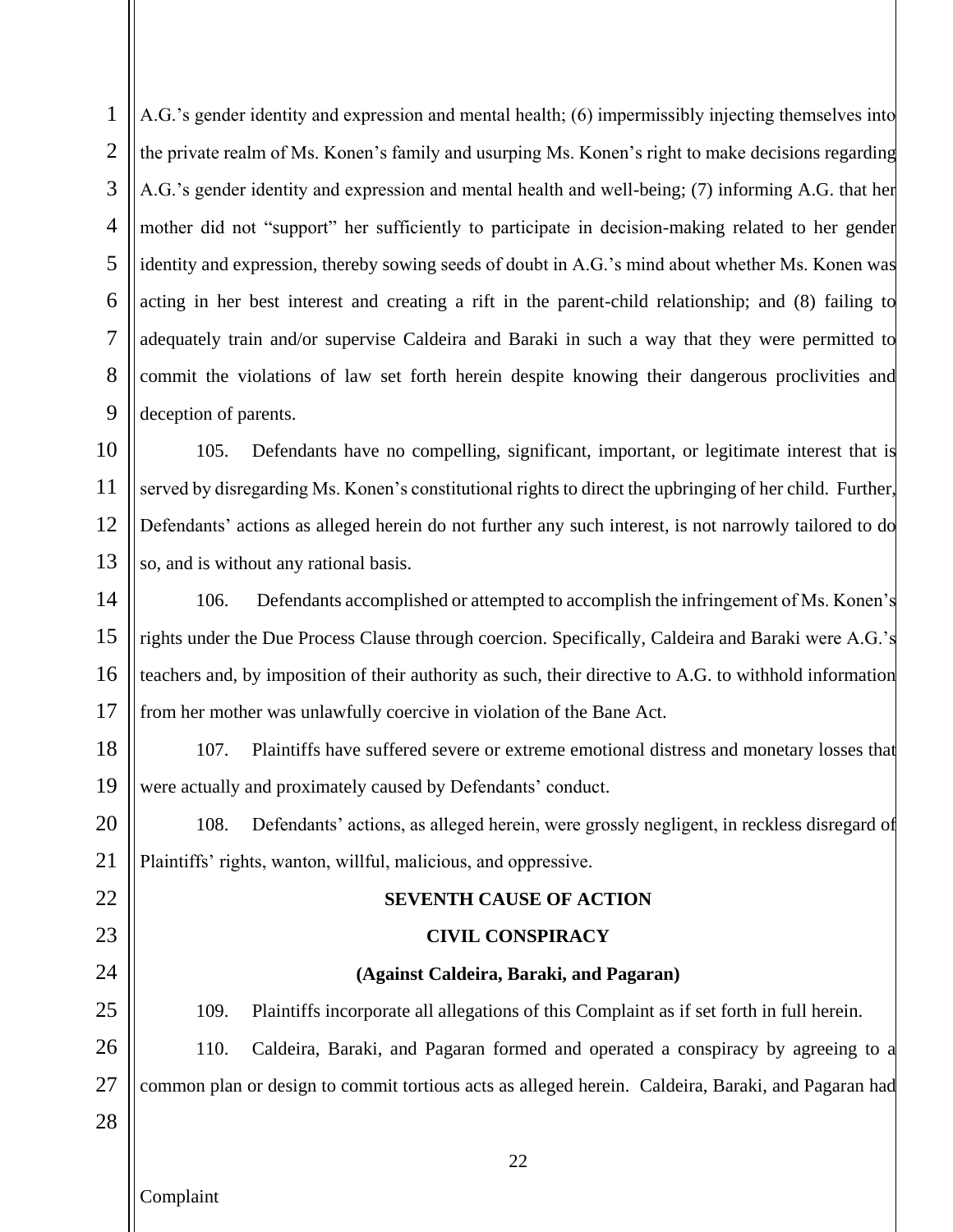1 2 actual knowledge that a tort was planned and concurred in the tortious scheme with knowledge of its unlawful purpose.

3 4 5 6 7 8 9 10 11 12 13 14 15 16 17 18 111. Caldeira, Baraki, and Pagaran committed wrongful acts in furtherance of the conspiracy by, among other things: (1) manipulating A.G. into believing she was bisexual and that her gender did not match her biological sex; (2) excluding Ms. Konen from discussions regarding A.G.'s assertion of a new gender identity and expression and adopting protocols aimed at secretively affirming A.G's new gender identity and expression; (3) deceiving Ms. Konen by instructing A.G. not to tell her about the new gender identity and expression; (4) deceiving Ms. Konen by referring to A.G. by one name and pronouns in communications with her while referring to A.G. by a different name and pronouns outside of her presence; (5) usurping Ms. Konen's responsibility for the health and well-being of A.G. and seeking to supplant their authority for Ms. Konen's authority as parent to be the ultimate decisionmaker regarding A.G.'s mental health and well-being, including decisions related to A.G.'s gender identity and expression and mental health; (6) impermissibly injecting themselves into the private realm of Ms. Konen's family and usurping Ms. Konen's right to make decisions regarding A.G.'s gender identity and expression and mental health and well-being; and (7) informing A.G. that her mother did not "support" her sufficiently to participate in decision-making related to her gender identity and expression, thereby sowing seeds of doubt in A.G.'s mind about whether Ms. Konen was acting in her best interest and creating a rift in the parent-child relationship.

19 20 112. Plaintiffs have suffered severe or extreme emotional distress and monetary losses that were actually and proximately caused by Defendants' conduct.

21 22 113. The actions of Caldeira, Baraki, and Pagaran, as alleged herein, were grossly negligent, in reckless disregard of Plaintiffs' rights, wanton, willful, malicious, and oppressive.

### **PRAYER FOR RELIEF**

WHEREFORE, Plaintiffs pray this Court grant the relief requested herein, specifically that the Court render the following judgment in Plaintiffs' favor and against Defendants:

26

23

24

25

**i.** A declaration that Defendants violated Plaintiffs' rights as alleged herein;

27 28 **ii.** Nominal, compensatory, treble, and punitive damages in an amount greater than \$25,000;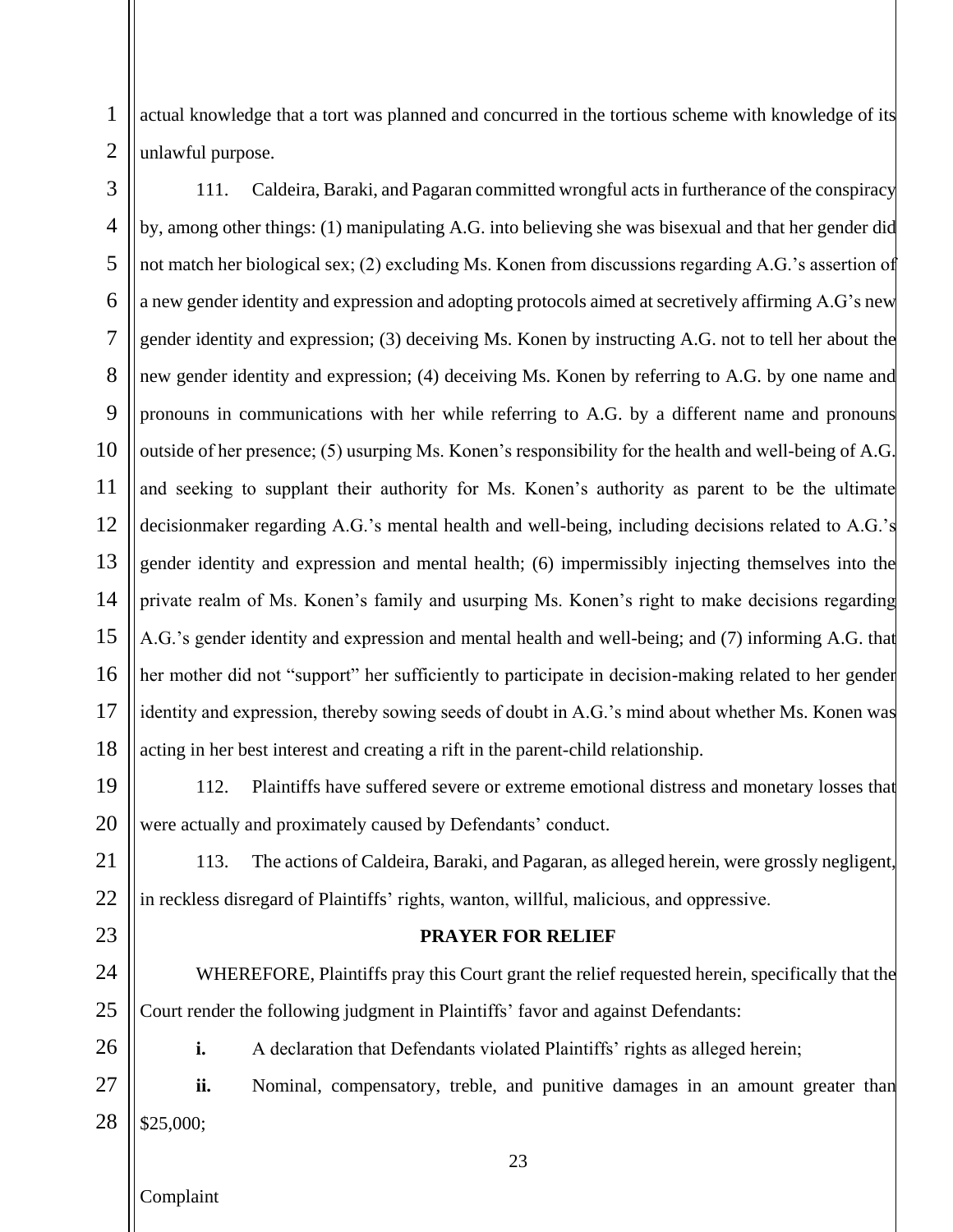| $\mathbf 1$    | iii.<br>Attorneys' fees and costs pursuant to 42 U.S.C. § 1988, California Civil Code § 52.1(i), |                                              |                                                                      |
|----------------|--------------------------------------------------------------------------------------------------|----------------------------------------------|----------------------------------------------------------------------|
| $\mathfrak{2}$ | and California Code of Civil Procedure § 1021.5; and                                             |                                              |                                                                      |
| 3              | iv.                                                                                              | Such other relief as the Court deems proper. |                                                                      |
| $\overline{4}$ |                                                                                                  |                                              |                                                                      |
| 5              |                                                                                                  |                                              | DHILLON LAW GROUP INC.                                               |
| 6              | Date: June 14, 2022                                                                              |                                              |                                                                      |
| 7              |                                                                                                  | By:                                          | Harnee                                                               |
| 8              |                                                                                                  |                                              | HARMEET K. DHILLON (SBN: 207873)<br>harmeet@dhillonlaw.com           |
| 9              |                                                                                                  |                                              | DHILLON LAW GROUP INC.                                               |
| 10             |                                                                                                  |                                              | 177 Post Street, Suite 700<br>San Francisco, California 94108        |
| 11             |                                                                                                  |                                              | Telephone: (415) 433-1700<br>Facsimile: (415) 520-6593               |
| 12             |                                                                                                  |                                              | MARK E. TRAMMELL*                                                    |
| 13             |                                                                                                  |                                              | mtrammell@libertycenter.org                                          |
| 14             |                                                                                                  |                                              | JOSHUA WALLACE DIXON*<br>jdixon@libertycenter.org                    |
| 15             |                                                                                                  |                                              | <b>CENTER FOR AMERICAN LIBERTY</b><br>1311 S. Main Street, Suite 302 |
| 16             |                                                                                                  |                                              | Mount Airy, MD 21771                                                 |
| 17             |                                                                                                  |                                              | Telephone: (703) 687-6212<br>Facsimile: (517) 465-9683               |
| 18             |                                                                                                  |                                              | *Pro hac vice motion forthcoming                                     |
| 19             |                                                                                                  |                                              | Attorneys for Plaintiffs Jessica Konen and A.G.,                     |
| 20             |                                                                                                  |                                              | her minor child                                                      |
| 21             |                                                                                                  |                                              |                                                                      |
| 22             |                                                                                                  |                                              |                                                                      |
| 23             |                                                                                                  |                                              |                                                                      |
| 24             |                                                                                                  |                                              |                                                                      |
| 25             |                                                                                                  |                                              |                                                                      |
| 26             |                                                                                                  |                                              |                                                                      |
| 27             |                                                                                                  |                                              |                                                                      |
| 28             |                                                                                                  |                                              |                                                                      |
|                |                                                                                                  |                                              | 24                                                                   |
|                | Complaint                                                                                        |                                              |                                                                      |